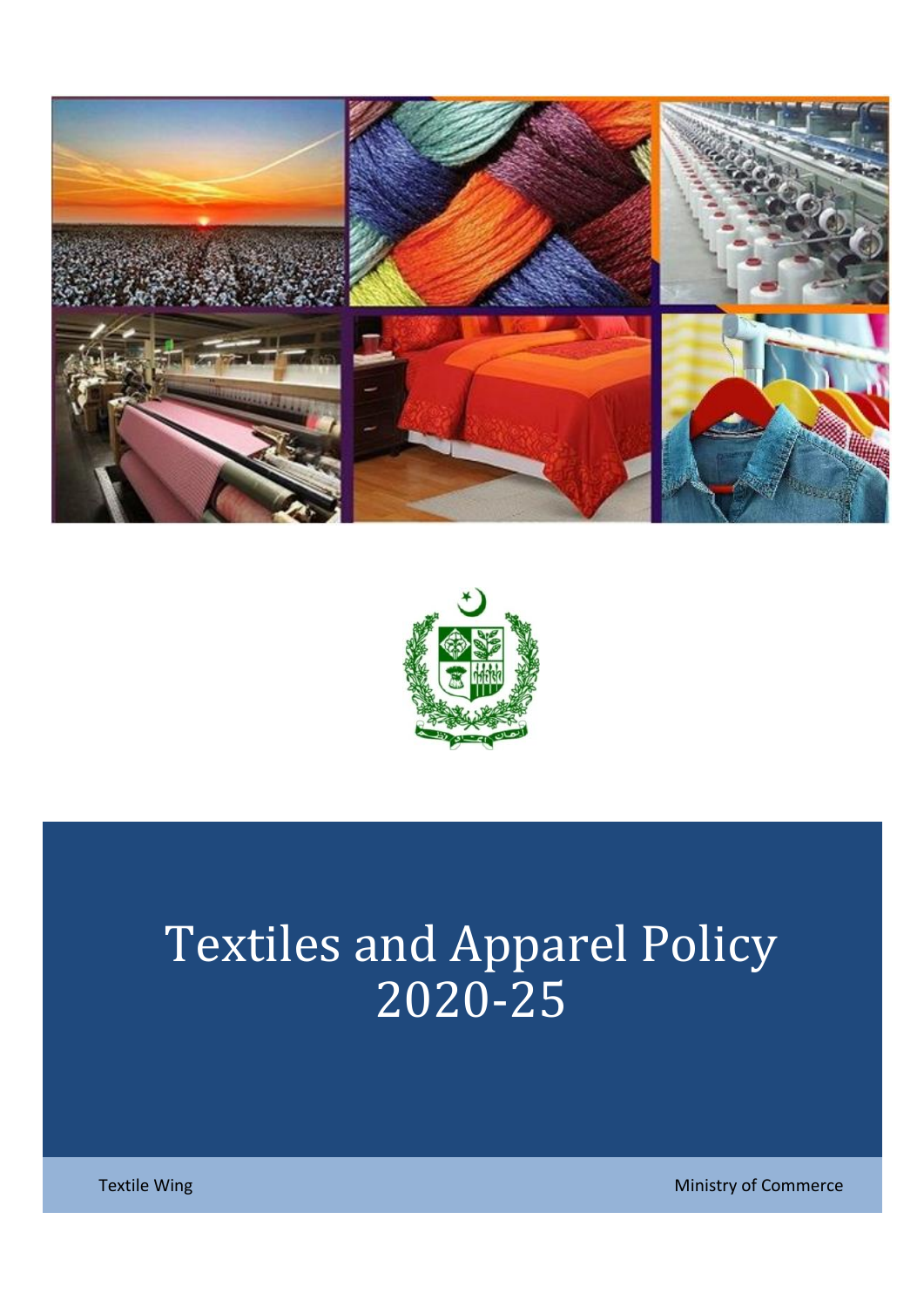#### **Message from the Advisor to Prime Minister on Commerce and Investment**



**Abdul Razak Dawood**

Advisor to the Prime Minister on Commerce and Investment

Globalization, technological advancements, varying global sourcing patterns, regulatory and compliance legislations and meeting the world-class performance standards in terms of speed to market, design and innovation, price, quality, and sustainability are few of the challenges for Pakistan's textiles and apparel industry as it adjusts to global trade landscape. Meeting these challenges require an increasingly attention on the business oriented policies, enabling environment and the consistent, coherent, and distinctive business acumen to have strategic, sustainable, and responsible economic growth.

The global textiles and apparel trade grew significantly in the post quota regime after 2004, however Pakistan's exports could not increase substantially vis-à-vis competitor countries due to the high cost of doing business, anti-industrial import tariffs and a complex taxation regimes, low domestic and foreign investments, regulatory impediments and cumbersome processes, limited focus on product and geographic diversification, high logistic costs, low productivity, and unpredictable policies. Despite being the leading supplier of home textiles and hosiery products, Pakistan still ranks very low in exports of high value-added products and accounts less than two percent of global export share.

Regardless of several barriers to trade, it is commendable that the Pakistan's textiles and apparel sector kept on endeavoring to sustain footprints in global markets and continued to explore new business avenues. Resultantly, despite the fallout of COVID-19 pandemic, textiles and apparel industry has achieved highest ever record exports in fiscal year 2020-21 and momentum of rising exports is continued further in fiscal year 2021-22.

Aiming to consolidate increase in investment and growth of industry to boost exports, growth in GDP and nationwide employment, I am pleased to announce third Textiles and Apparel Policy that outlines the strategic interventions to mainly focus on providing business conducive environment, reducing cost of doing business, enhancing the economy of scales, capacity building (in terms of infrastructure and supply chain development, marketing, compliances, research and development), and formulating the strategies to promote Made in Pakistan, facilitate international buying houses for effective supplier-customer relationship, and initiate mass level training programs for Skill Development.

I am optimistic that this policy will act as a catalyst to enhance the collaboration among public and private stakeholders to accomplish set targets and make the Pakistan a leading exporter of value-added goods globally.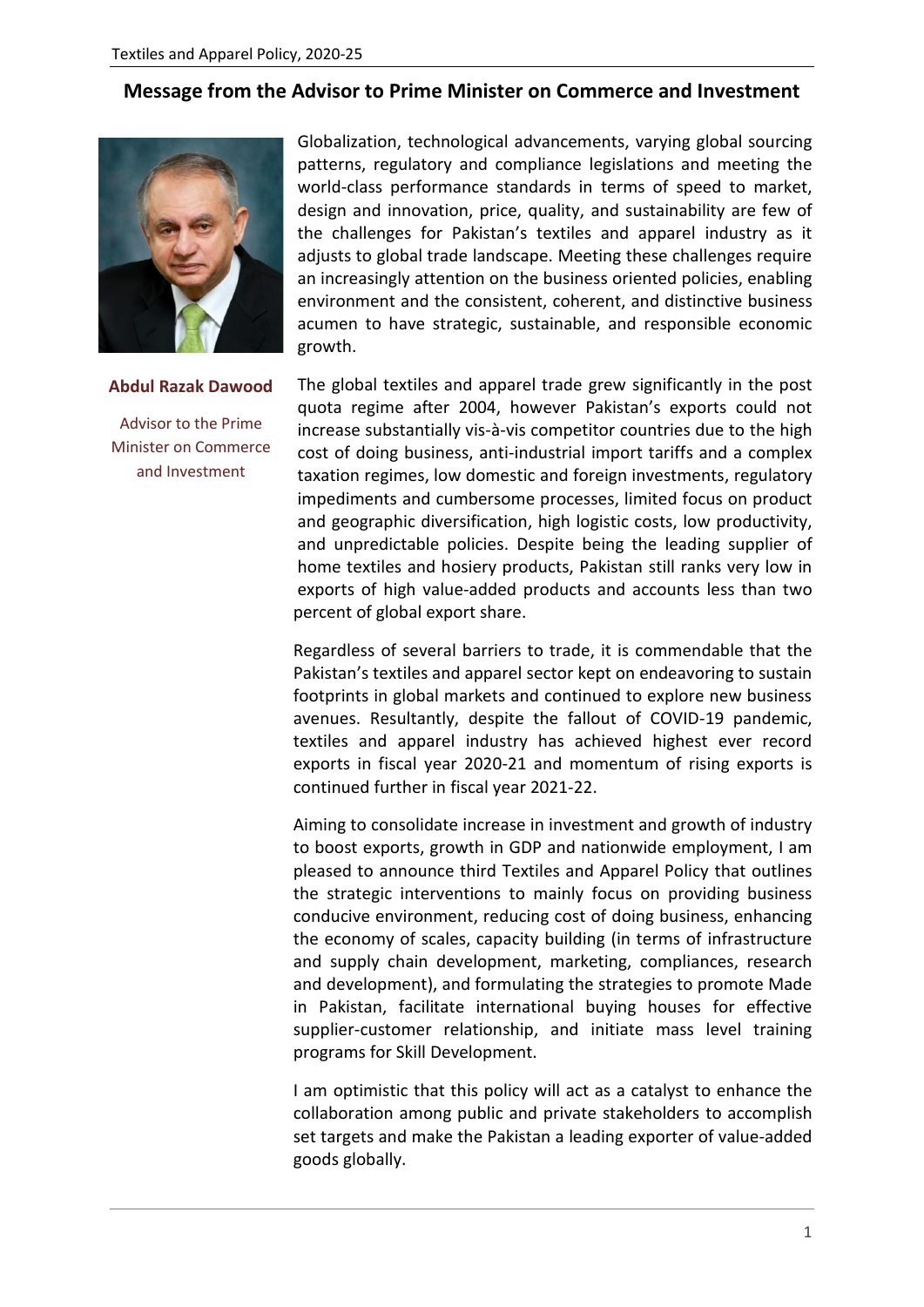#### **FOREWORD**



**Muhammad Sualeh Ahmad Faruqui**

Federal Secretary (Commerce)

Textiles and apparel sector of Pakistan being the most energetic, dynamic, and export-oriented encompasses a unique distinction of having an intensive backward and forward linkages which translates into an extended value-chain starting from the cotton ginning to a finished product marked by a great reflection of modern fashion. It contributes around 60% in total exports and provides a platform for the large, medium, and small scale manufacturing and employment which are hallmarks of modern progressive industrialization. More emphatically, paramount importance of the sector can be gauged by the fact that its total exports have crossed the threshold of US\$ 15.4 billion during fiscal year 2021-22 despite numerous challenges.

The concerted efforts were made to formulate Textiles and Apparel Policy, 2020-25 by critically evaluating challenges being faced by the industry and barriers to industrialization and export amid COVID-19, considering incentives and support being extended by the regional competitors to their industry and incorporating valuable inputs from the public and private stakeholders. By Textiles and Apparel Policy, a firm resolve is done to address the issues confronted by the industry through pragmatic interventions and focused approach to enhance share of Pakistan's textiles and apparel exports in global markets. This is aimed to be achieved by enhancing the production capacities, focusing more on high value-added and quality products, targeting niche and non-traditional markets, substituting imports, conforming to regulatory and compliance standards, improving productivity, and reducing wastages, carrying out research and development for value-addition, newness, and emerging technologies, and most importantly developing a knowledge driven economy to make the sector more progressive and forward-looking.

Textiles and Apparel Policy, 2020-25 is a complete reflection of interventions, plans and supports that are envisaged to create a business conducive environment for global competitiveness, robust processes and sustainability through capacity building, marketing initiatives, revitalizing projects, consistent and predictable measures and level playing field for textiles and apparel value-chain.

I would like to appreciate everyone involved for the dedicated and untiring efforts in formulation of the 3<sup>rd</sup> Textiles and Apparel Policy. Ministry of Commerce in collaboration with the public and private stakeholders will continue to strive the best to achieve set targets which are so important for development of the country, industry, and uplift of economy.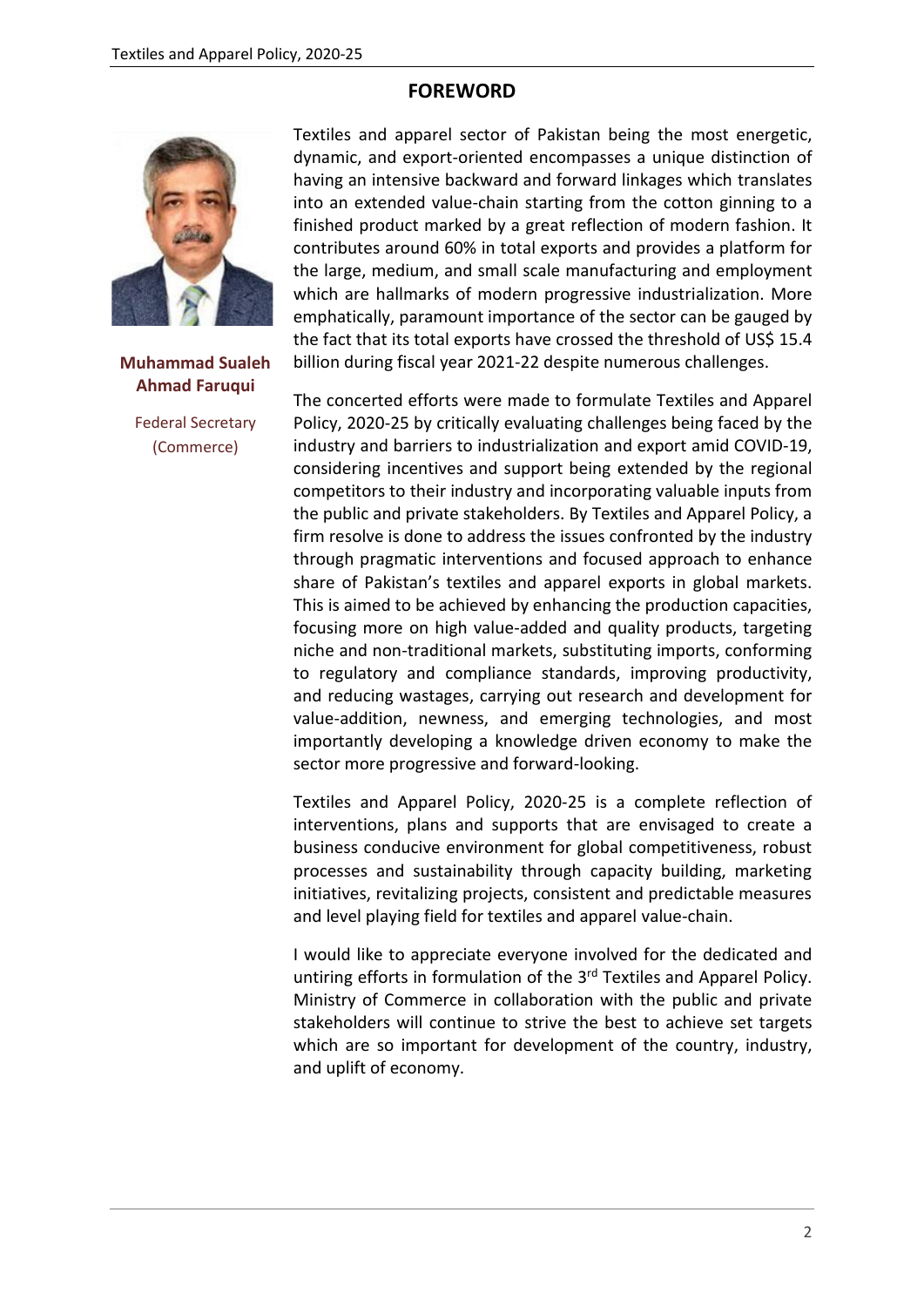# Table of Contents

| 1.2. |        |  |  |  |  |  |  |  |
|------|--------|--|--|--|--|--|--|--|
| 1.3. |        |  |  |  |  |  |  |  |
| 1.4. |        |  |  |  |  |  |  |  |
|      | 1.4.1. |  |  |  |  |  |  |  |
|      | 1.4.2. |  |  |  |  |  |  |  |
|      | 1.4.3. |  |  |  |  |  |  |  |
|      | 1.4.4. |  |  |  |  |  |  |  |
|      | 1.4.5. |  |  |  |  |  |  |  |
|      | 1.4.6. |  |  |  |  |  |  |  |
|      | 1.4.7. |  |  |  |  |  |  |  |
|      | 1.4.8. |  |  |  |  |  |  |  |
| 1.5. |        |  |  |  |  |  |  |  |
| 1.6. |        |  |  |  |  |  |  |  |
| 1.7. |        |  |  |  |  |  |  |  |
| 1.8. |        |  |  |  |  |  |  |  |
| 1.9. |        |  |  |  |  |  |  |  |
|      |        |  |  |  |  |  |  |  |
| 2.1. |        |  |  |  |  |  |  |  |
|      | 2.2.   |  |  |  |  |  |  |  |
| 2.3. |        |  |  |  |  |  |  |  |
| 2.4. |        |  |  |  |  |  |  |  |
| 2.5. |        |  |  |  |  |  |  |  |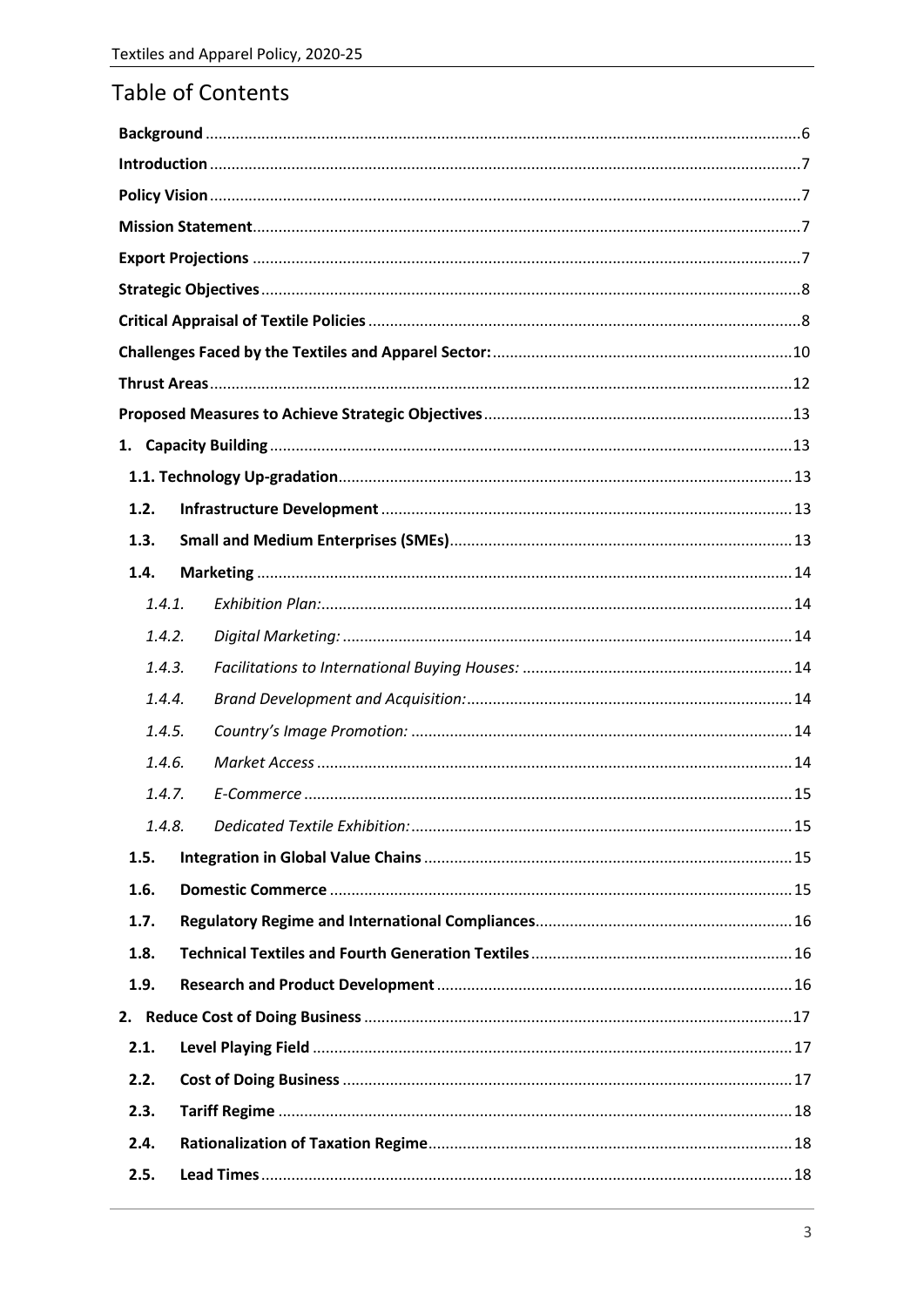| 2.6. |                                                                                      |  |
|------|--------------------------------------------------------------------------------------|--|
|      | 3. Strengthening of Textiles and Apparel Value Chain- Sector Specific Initiatives 20 |  |
| 3.1. |                                                                                      |  |
| 3.2. |                                                                                      |  |
| 3.3. |                                                                                      |  |
| 3.4. |                                                                                      |  |
| 3.5. |                                                                                      |  |
| 3.6. |                                                                                      |  |
| 3.7. |                                                                                      |  |
| 3.8. |                                                                                      |  |
|      |                                                                                      |  |
| 4.1. |                                                                                      |  |
| 4.2. |                                                                                      |  |
|      |                                                                                      |  |
| 5.1. |                                                                                      |  |
| 5.2. |                                                                                      |  |
| 5.3. |                                                                                      |  |
|      |                                                                                      |  |
| 6.1. |                                                                                      |  |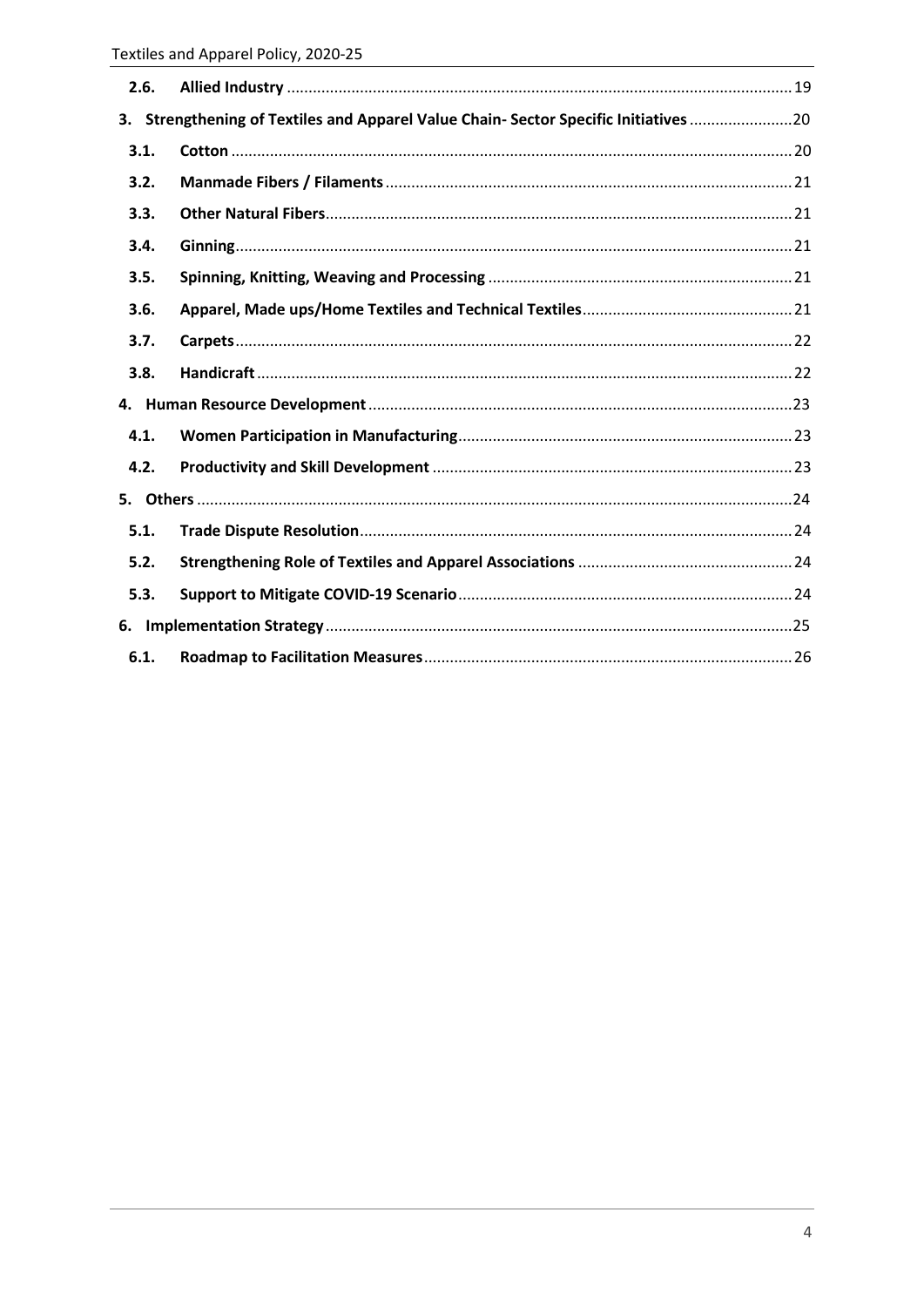# **Acronyms**

| ATC                             | Agreement on Textiles and Clothing                           |
|---------------------------------|--------------------------------------------------------------|
| MFA                             | Multi Fiber Agreement                                        |
| <b>SMEs</b>                     | <b>Small and Medium Enterprises</b>                          |
| <b>BMR</b>                      | Balancing, Modernization and Replacement                     |
| <b>MMF</b>                      | Manmade Fibers/Filaments                                     |
| <b>TUF</b>                      | Technology Up-gradation Fund                                 |
| <b>LTFF</b>                     | Long Term Financing Facility                                 |
| <b>EFS</b>                      | <b>Export Financing Scheme</b>                               |
| <b>DLTL</b>                     | Drawback of Local Taxes and Levies                           |
| <b>DDT</b>                      | Duty Drawback of Taxes                                       |
| <b>PTCL</b>                     | Pakistan Textile City Limited                                |
| <b>KGCC</b>                     | Karachi Garment City Company                                 |
| <b>LGCC</b>                     | Lahore Garment City Company                                  |
| <b>FGCC</b>                     | <b>Faisalabad Garment City Company</b>                       |
| <b>SEZ</b>                      | Special Economic Zone                                        |
| <b>SBP</b>                      | <b>State Bank of Pakistan</b>                                |
| <b>FBR</b>                      | <b>Federal Board of Revenue</b>                              |
| <b>ANF</b>                      | <b>Anti-Narcotics Force</b>                                  |
| MNFS&R                          | Ministry of National Food Security and Research              |
| BCI                             | <b>Better Cotton Initiative</b>                              |
| EDF                             | <b>Export Development Fund</b>                               |
| <b>EOBI</b>                     | Employees Old-Age Benefits Institution                       |
| SS                              | <b>Social Security</b>                                       |
| <b>NAVTTC</b>                   | National Vocational and Technical Training Commission        |
| <b>TEVTA</b>                    | <b>Technical Education and Vocational Training Authority</b> |
| TDRO                            | <b>Trade Dispute Resolution Organization</b>                 |
| <b>CSR</b>                      | <b>Corporate Social Responsibility</b>                       |
| <b>PPE</b>                      | Personal Protective Equipment                                |
| NTC                             | <b>National Tariff Commission</b>                            |
| <b>IOCO</b>                     | Input Output Coefficient Organization                        |
| <b>BOI</b>                      | <b>Board of Investment</b>                                   |
| <b>SECP</b>                     | Securities and Exchange Commission of Pakistan               |
| <b>PMEX</b>                     | Pakistan Mercantile Exchange                                 |
| <b>RLNG</b>                     | Regasified Liquefied Natural Gas                             |
| kWh                             | Kilowatt hour                                                |
| <b>MMBtu</b>                    | <b>Metric Million British Thermal Unit</b>                   |
| <b>CPEC</b>                     | China-Pakistan Economic Corridor                             |
| GCI                             | <b>Global Competitiveness Index</b>                          |
| LC                              | Letter of Credit                                             |
| <b>ODM</b>                      | <b>Original Design Manufacturing</b>                         |
| <b>OBM</b>                      | <b>Original Brand Manufacturing</b>                          |
| GSP+                            | <b>Generalized Scheme of Preferences Plus</b>                |
| EU                              | <b>European Union</b>                                        |
| B <sub>2</sub> B                | <b>Business to Business</b>                                  |
| B <sub>2</sub> C                | <b>Business to Consumer</b>                                  |
| B <sub>2</sub> B <sub>2</sub> C | <b>Business to Business to Consumer</b>                      |
| GVC                             | <b>Global Value Chains</b>                                   |
| MolP                            | Ministry of Industries and Production                        |
| <b>MOFEPT</b>                   | Ministry of Federal Education and Professional Trainings     |
| <b>FDA</b>                      | Food and Drug Administration                                 |
| <b>CE</b>                       | Conformité Européenne                                        |
| N/A                             | Not Applicable                                               |
|                                 |                                                              |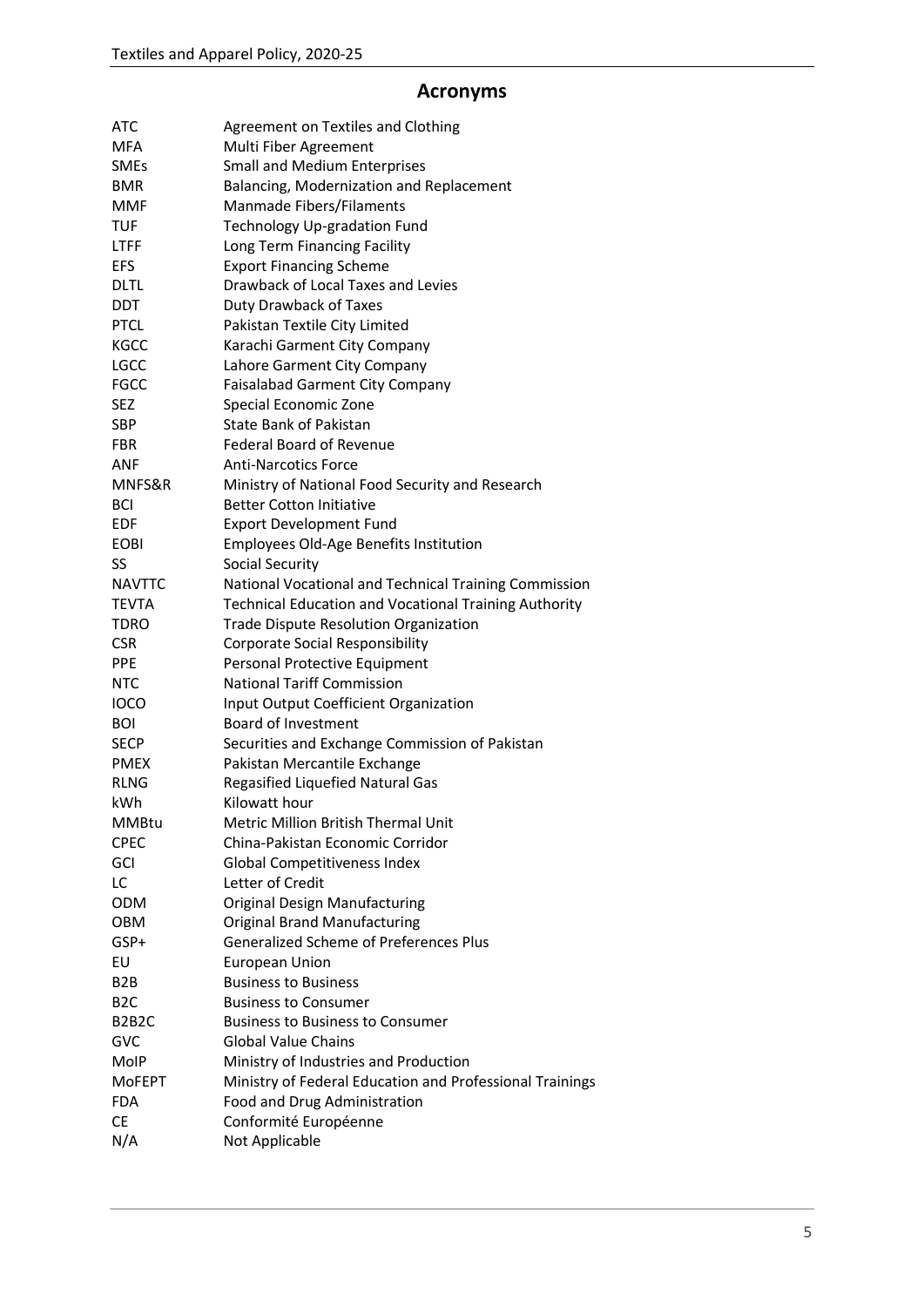# **Background**

<span id="page-6-0"></span>Textiles and apparel sector occupies a pivotal position in Pakistan's economy having most intensive backward and forward linkages compared to any other sector. Linking agriculture through industry to exports is a distinction which is unique perhaps to this sector. Pakistan's textiles and apparel sector encompasses distinctive and self-reliant value-added production chain that is developed by its own industrial resources starting from Cotton to Ginning, Spinning, Weaving, Knitting, Processing, Finishing to Apparel and Home Textiles.

The Agreement on Textiles and Clothing (ATC) gradually dismantled quota regime under the Multi Fiber Agreement (MFA), completing abolition on 31<sup>st</sup> December, 2004. Global textiles and apparel trade grew substantially in post quota regime however, Pakistan's exports in this category did not increase substantially vis-à-vis competitor countries due to various distortions at macro and micro level. Pakistan is the fifth largest Cotton producing country, however this comparative advantage could not transform Pakistan to become one of the major textiles and apparel exporting country in the international market.

The measures undertaken in previous Textiles Policies (2009-14 and 2014-19) addressed immediate looming issues such as reducing the cost of doing business. However, long term structural measures like sustainability of investment were highlighted in policies but could not be addressed in real manner. Therefore, these facilitation measures just led to sustain exports but could not cause rapid growth in textiles and apparel exports.

An independent Ministry of Textile Industry was established in 2004 to address sectoral issues, however it was not fully empowered and some functions of Ministry even remained under the ambit of other ministries like trade negotiations on textiles and apparel under the domain of the Ministry of Commerce. Further, due to shortage of human resources, Textile Division could not pursue projects to achieve set goals. Absence of coordination of Ministry of Textile with relevant ministries / divisions / departments led to failure to resolve issues. For better coordination, Textile Division was merged with Commerce Division in December 2019 and formulation of Textiles Policy was placed under Rules of Business of Commerce Division.

Textiles and Apparel Policy 2020-25 thus requires a holistic approach to tackle issues confronting the textiles and apparel sector amid COVID-19 that has resulted in supply chain disruptions and affected global prices of commodities and trade adversely, and address withdrawal of SRO-1125 and cost of doing business related matters. Furthermore, the policy would attract domestic and foreign investments in textiles and apparel supply-chain and development of value-added sectors, with prime focus on SMEs.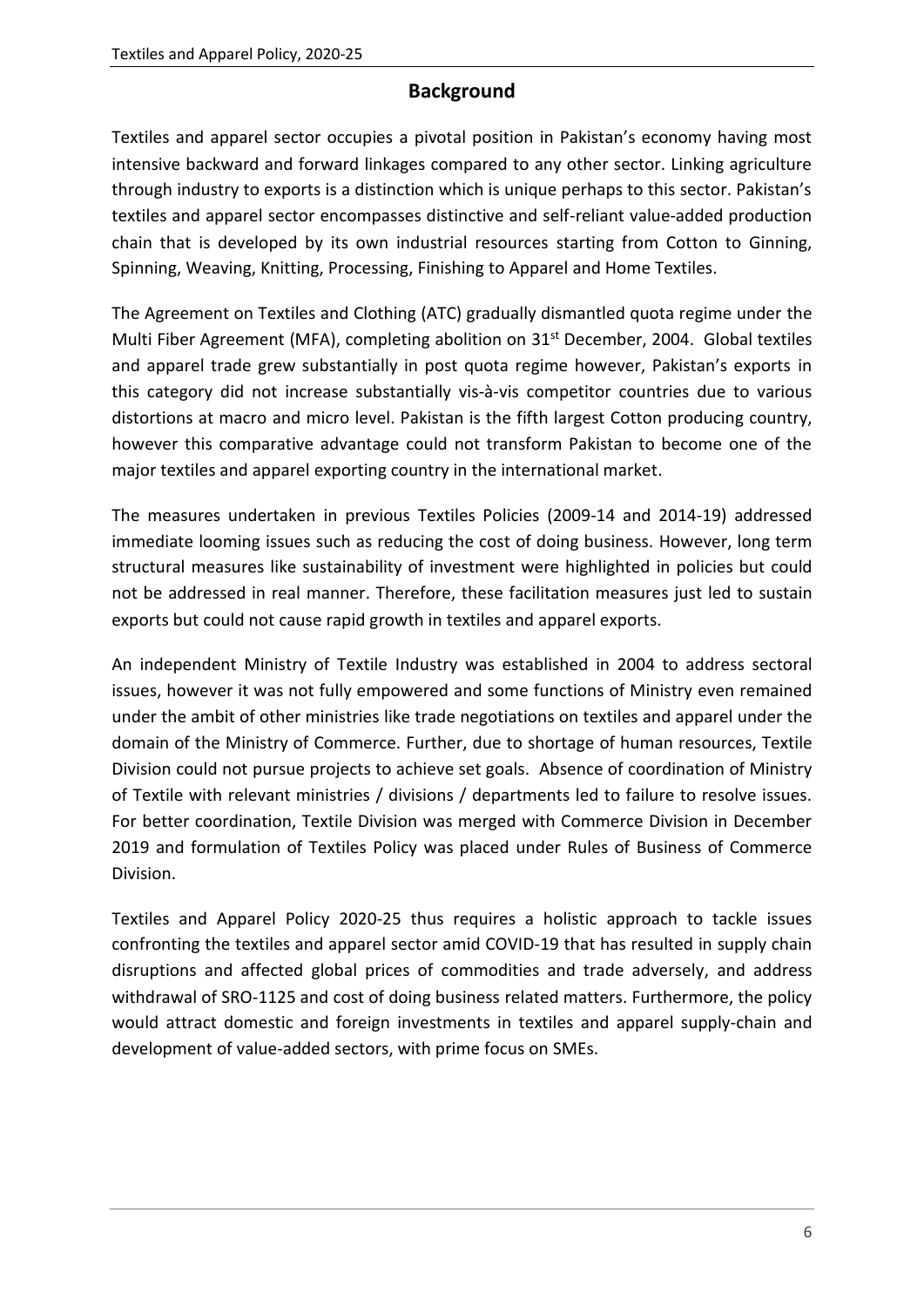#### **Introduction**

#### <span id="page-7-1"></span><span id="page-7-0"></span>**Policy Vision**

To fully utilize potential of home-grown Cotton augmented by Manmade Fibers/Filaments to boost value-added exports and become one of the major players in global textiles and apparel supply chain.

#### <span id="page-7-2"></span>**Mission Statement**

To provide conducive business environment, consistent, predictable and foreseeable measures and level playing field for the domestic and export-oriented textiles and apparel value-chain.

#### <span id="page-7-3"></span>**Export Projections**

Realizing potential of value-addition in each segment of supply-chain and inherited knowhow of products / markets by textile and apparel sector, export projections are as following:

|                       |                 |                                                                    |                          |              | Values in US\$ Million            |
|-----------------------|-----------------|--------------------------------------------------------------------|--------------------------|--------------|-----------------------------------|
|                       |                 | <b>Model Based Projections</b>                                     | <b>Projections based</b> |              |                                   |
| <b>Fiscal</b><br>Year | <b>Scenario</b> | <b>Value-Added Textiles</b><br>(Apparel, Made ups,<br>and Carpets) | <b>Textiles</b>          | <b>Total</b> | on export target of<br>FY 2021-22 |
| 2020-21               |                 | 11,955                                                             | 3,497                    | 15,452       |                                   |
|                       |                 | 11,418                                                             | 3,064                    | 14,482       |                                   |
| 2021-22               | $\mathbf{II}$   | 13,432                                                             | 3,604                    | 17,036       | 20,000*                           |
|                       | Ш               | 14,397                                                             | 3,863                    | 18,260       |                                   |
|                       |                 | 12,955                                                             | 3,209                    | 16,164       |                                   |
| 2022-23               | $\mathsf{II}$   | 15,514                                                             | 3,843                    | 19,357       | 25,000                            |
|                       | III             | 16,947                                                             | 4,198                    | 21,145       |                                   |
|                       |                 | 14,251                                                             | 3,258                    | 17,509       |                                   |
| 2023-24               | $\mathbf{I}$    | 17,374                                                             | 3,972                    | 21,346       | 31,000 <sup>*</sup>               |
|                       | Ш               | 19,354                                                             | 4,425                    | 23,779       |                                   |
|                       |                 | 15,841                                                             | 3,343                    | 19,184       |                                   |
| 2024-25               | $\mathsf{II}$   | 19,661                                                             | 4,149                    | 23,810       | 40,000 <sup>*</sup>               |
|                       | Ш               | 22,328                                                             | 4,712                    | 27,040       |                                   |

In the above table, three scenarios have been proposed by the Ministry of Commerce for projections of exports. These projections comprise the recent more than expected growth forecast by the Government of Pakistan.

\*Ministry of Commerce has undertaken an exercise of thorough consultations with private stakeholders and proposed to set an export target of US\$ 20 billion for textiles and apparel industry during FY 2021-22 and the afore-mentioned target has also been approved by the Prime Minister. The export target for FY 2021-22 is further cascaded till FY 2024-25 with a projection to double textiles and apparel exports to US\$ 40 billion. However, strong resolve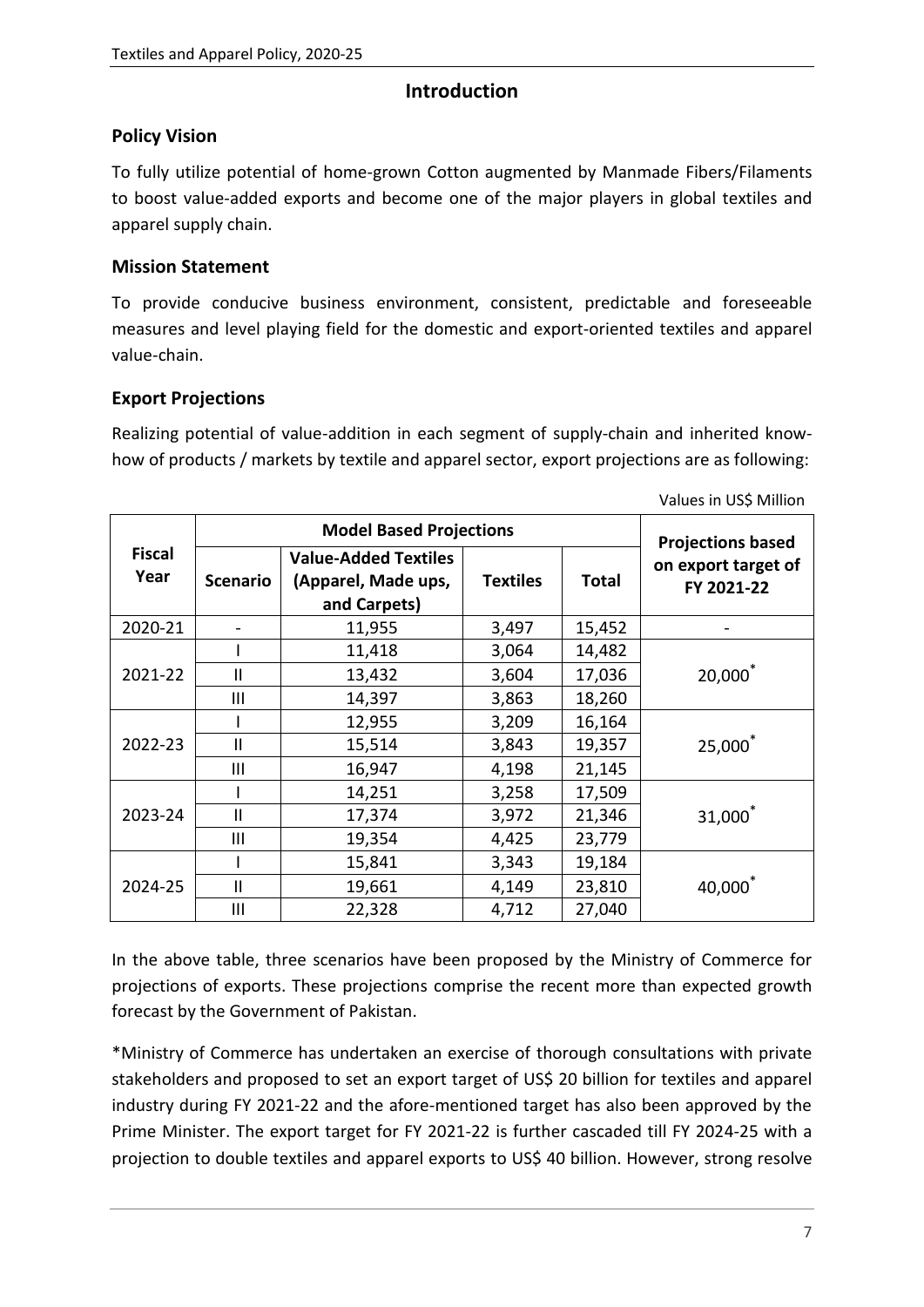and long-term commitments from Federal Government, robust implementation of policy interventions by relevant ministries / divisions / departments and full fiscal support from the Finance Division would necessarily be required to keep intact the due support on proposed interventions throughout the policy years to achieve set milestones.

# <span id="page-8-0"></span>**Strategic Objectives**

- a. To leverage advantage of complete textiles and apparel supply chain by encouraging value-addition at each stage of processes, especially in the finished products
- b. To restore profitability of Cotton farmers by increasing yield, improving quality and decreasing cost of production
- c. To strengthen MMF sector, to make this chain export oriented
- d. To support textiles and apparel value-chain not only for BMR but importantly for new capacities
- e. To facilitate in manufacturing by carrying out an exercise to review temporary importation schemes and role of regulatory organizations
- f. To provide level playing field to make this sector export competitive and increase share in the domestic market
- g. To give priority to SMEs for infrastructure, compliance, energy efficiency, quality assurance, productivity and E-Commerce related projects

# <span id="page-8-1"></span>**Critical Appraisal of Textile Policies**

The previous Textiles Policies were formulated with an aim to enhance textiles and apparel exports to \$25 billion and \$26 billion respectively. Objectives of both policies were to fully utilize the comparative advantage of Cotton and presence of nearly self-sufficient complete value-chain starting from fiber to finished products. Both policies proposed several financial and facilitation measures including but not limited to the availability of energy at regional competitive rates, reduced mark-ups for technology up-gradation and working capital, tariff rationalization, simplification of temporary importation schemes, improvisation of ease of doing business parameters and infrastructure and human resource development. These measures were devised to attract investment, reduce the cost of doing business, diversify product range and notably increase exports of finished products instead of semi-finished products.

Both the policies set ambitious targets and financial commitments of Rs. 188 billion and Rs. 65 billion respectively for first and second Textiles Policies were made by the Government to achieve them. However, these targets were not fully achieved due to delayed / no payments under respective facilitation schemes and non-allocation of funds for the infrastructure development, vocational training, productivity and compliance related programs.

During first policy period, energy was not fully available and textiles and apparel value-chain was not allotted the top place in priority list for energy distribution. In second policy period, energy was available but not on regionally competitive prices.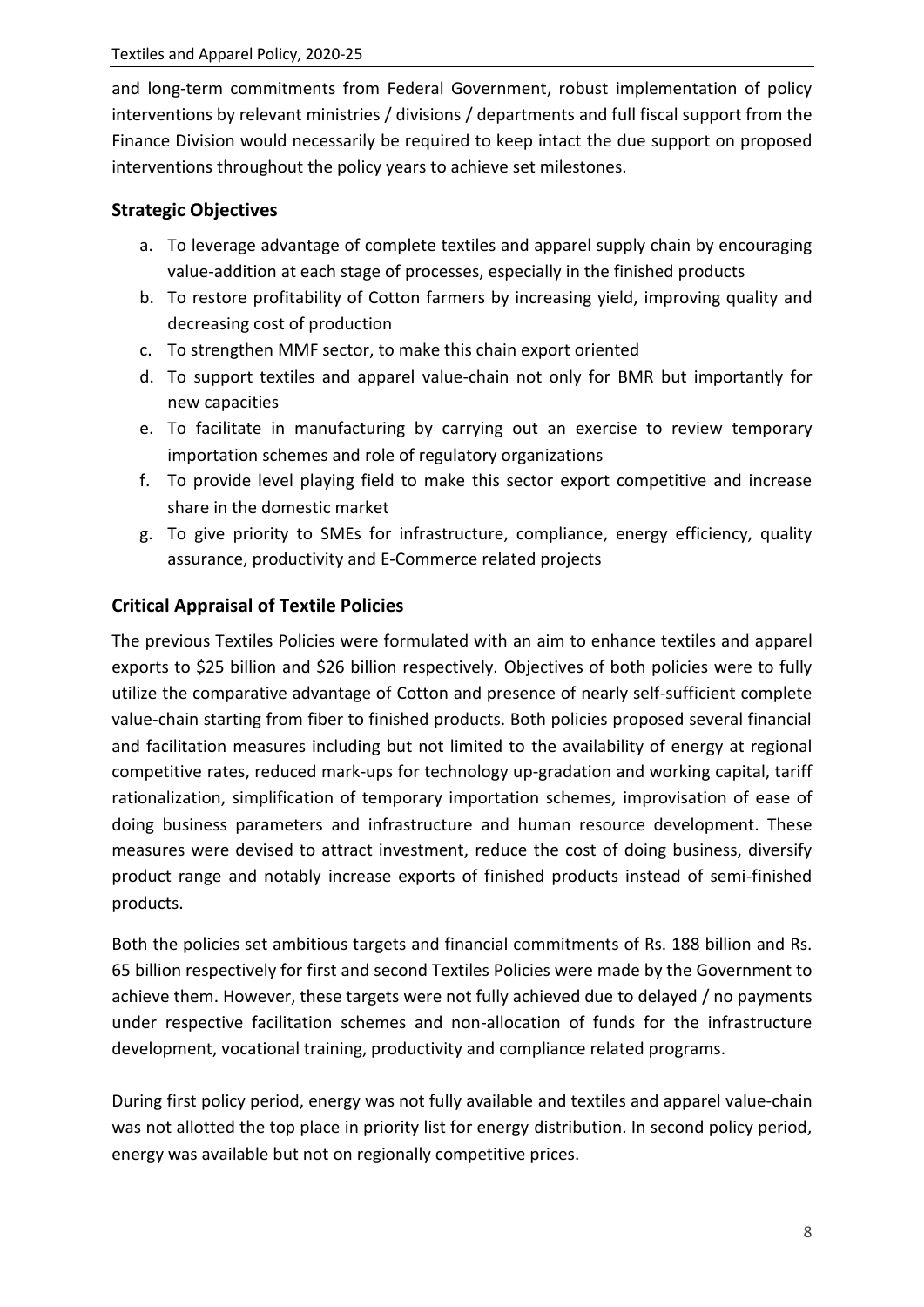High and volatile international commodity prices and high mark-up rates limited exports during the first policy period. During second policy period, although commodity prices were lower, but industry was not competitive enough to increase exports due to high utility rates.

Moreover, zero-rating regime was withdrawn in 2013 without providing an expeditious refund system that was committed, thereby creating liquidity crunch for exporters. The zero rating regime restored in 2016 but withdrawn again in 2019. Similarly, other than sales tax refunds, customs duty drawback and withholding tax refunds were also not paid on-time.

Technology Up-gradation Fund (TUF) scheme was included in previous policies with special provisions to support SMEs. This scheme aimed to improve the overall technological configuration of sector, remove critical imbalances in value-chain and achieve compliance with international standards. However, payments were disbursed only for first fiscal year of second TUF scheme. Pending payments could not be disbursed due to shortage of funds. Less support was provided same as first policy due to which investment in machinery and new technology remained scant. To reduce the cost of doing business, DLTL scheme was launched in first Textiles Policy only for two years but payments were not made on-time, whereas in second Textiles Policy, scope of scheme was linked to incremental increase in exports compared to previous year. Further, no new infrastructure and human resource development programs were initiated in both Textiles Policies. On the other hand, Pakistan Textile City Limited (PTCL), a project of 1,250 acres, was placed under liquidation.

Importantly, Cotton production has fluctuated due to various reasons and further import duties on Cotton were imposed, thereby increasing cost of production for the downstream value-chain. Moreover, robust implementation mechanism was not devised and financial commitments by Government were considered the only tool for implementation of policies.

This policy is aimed to address shortcomings in previous policies and multipronged strategy will be devised as under:

- I. Having strong resolve to fulfil commitments, it is imperative to mention that present government disbursed Rs. 121 billion in pending liabilities of previous governments in last three years, while previous two governments only disbursed Rs. 68 billion.
- II. Market driven exchange rate is a great boost to increase exports and reduce imports.
- III. National Tariff Policy, working now under the domain of the Ministry of Commerce, is determined to rationalize tariff structure of the textiles and apparel value-chain.
- IV. Temporary importation schemes for re-exports will help to increase the value-added exports providing the employment opportunities to abundant labor force including women available in Pakistan:
	- a. Simplification and proposed bond to bond transfer to diversify product base
	- b. Availability of raw materials at competitive price to value-added exporters
	- c. Product diversification
	- d. Improvement in fiber mix as Cotton currently accounts only 27% of total fiber consumption in the world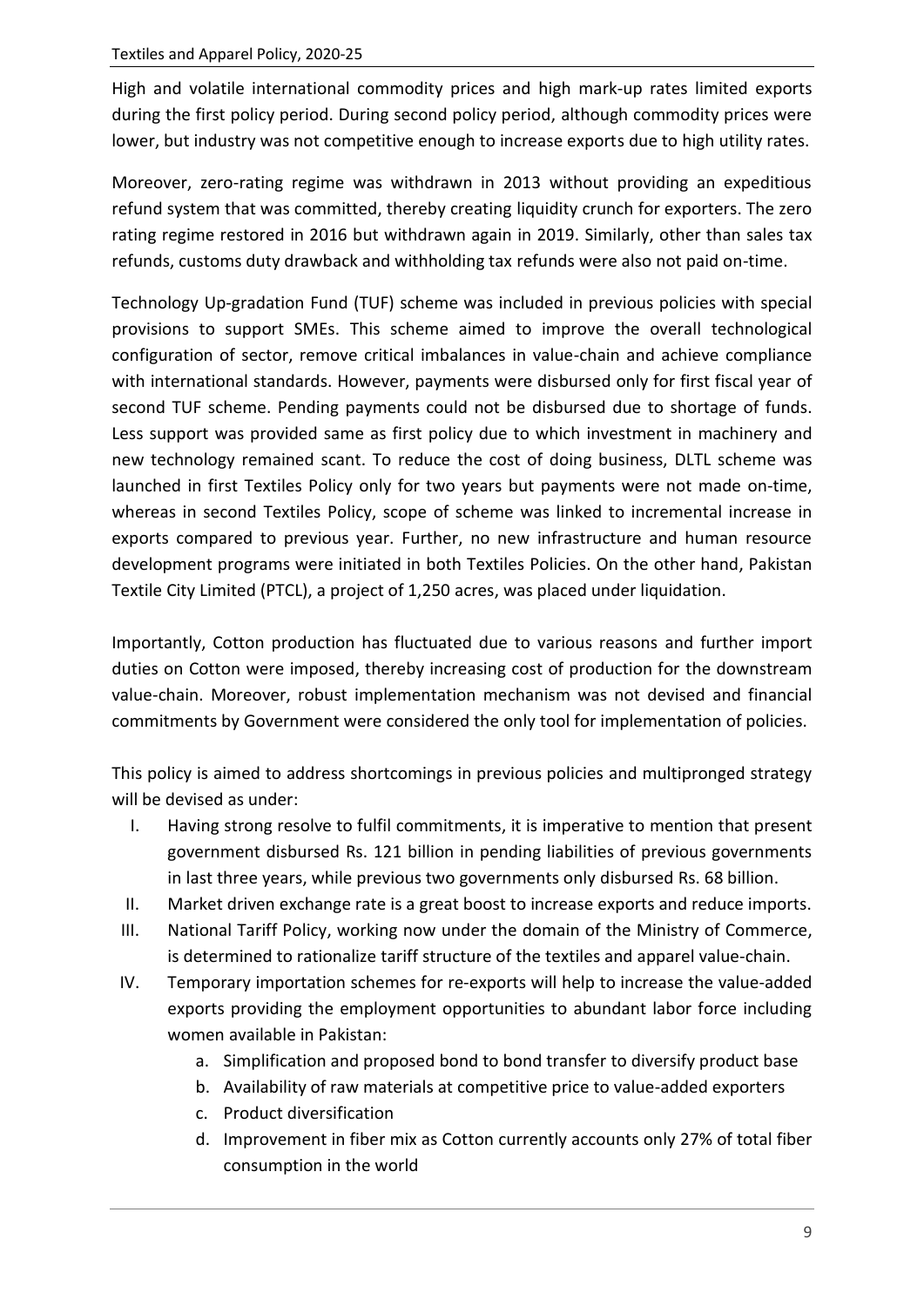- V. Customs duty drawback rates will be revised.
- VI. Provision of consistent and long-term foreseeable future while undertaking following key measures:
	- a. Supply of energy (Electricity and RLNG) to export oriented units / sectors of textile industry at regionally competitive rates throughout the policy years.
	- b. Duty drawback scheme (DLTL/DDT) for value-added textile products only i.e. technical textiles, apparel, made-ups and carpets.
	- c. Long Term Financing Facility (LTFF) and Export Financing Scheme (EFS) rates will be continued at 5% and 3% respectively during FY 2021-22. These rates would continue for policy years, however, the SBP may review mark-up rates keeping in view monetary policy and prevailing economic conditions.
	- d. Review of LTFF and refinance scheme for SMEs, and indirect exporters and building cost (covering manufacturing area only) will be included.
	- e. Brand development and acquisition fund will be launched.
- VII. Revitalization of KGCC
- VIII. Mass level training program will be launched specially on industrial stitching and majorly for women
	- IX. Marketing strategy will be reviewed
	- X. First ever E-Commerce policy is under the implementation phase that will provide an open access to textiles and apparel industry to tap available business opportunities across the globe. Amazon has already started registering Pakistan manufacturers and exporters including textiles and apparel.

#### <span id="page-10-0"></span>**Challenges Faced by the Textiles and Apparel Sector:**

Previous Textile Policies encompassed schemes to incentivize manufacturing and enhance exports of textiles and apparel, notably value-added products, while addressing issues that afflict entire value-chain. Nevertheless, most of the targets were not realized due to the reasons already discussed under the appraisal of previous textile policies.

Even though Pakistan is currently fifth largest Cotton producer, however biggest challenge is restoration of profitability of Cotton farmers by increasing per acre yield while introducing latest seed technology.

Second major challenge being faced by textiles and apparel sector is product diversification via improvement in fiber-mix and concentration on MMF (artificial or synthetic) to enhance competitiveness and manufacture goods more in line with global demands. Tariff escalation in value-chain intended to encourage domestic value-addition only led the sector to become uncompetitive. Tariff rationalization is therefore imperative to ensure equal distribution of profits and encourage industry for investment to increase exports and diversify products.

Furthermore, Pakistan remained a major supplier of greige / semi-processed raw materials but there is a need to make a shift towards value-added products i.e. technical textiles,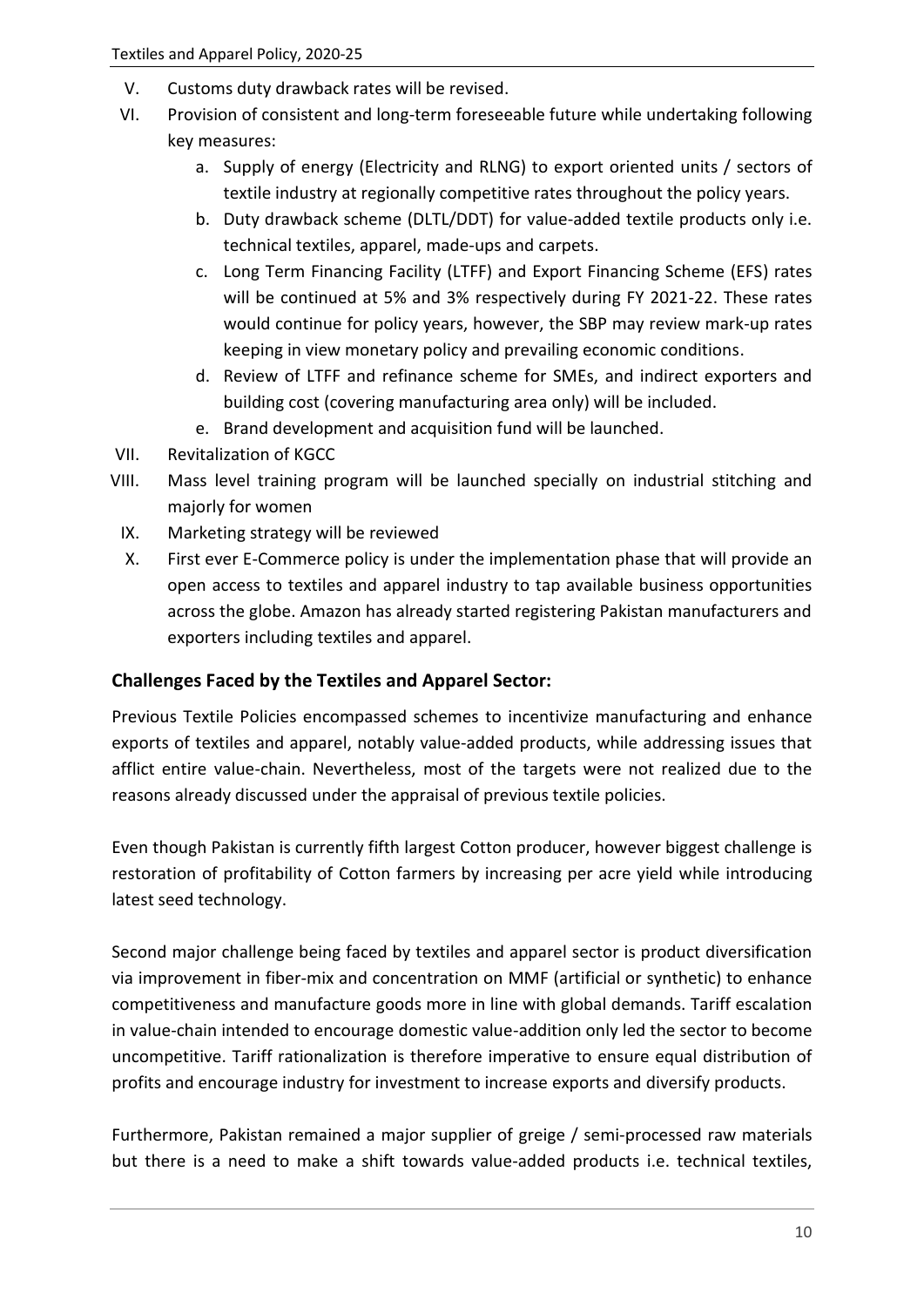apparel and made-ups. Due to lack of state-of-the-art facilities, industry has to invest on the infrastructure related components, captive power generation and effluent treatment and water recycling plants. This needs to be covered through development of state-of-the-art Textiles and Garments Parks having status of Special Economic Zones (SEZ) and it would also facilitate in defragmentation of textiles and apparel value-chain.

Foreign direct investment could not be attracted in textiles and apparel due to inconsistent policies including over-valued exchange rate, lack of infrastructure facilities and availability of energy at regionally competitive rates. Another challenge would be to restore confidence of international investors by implementation of the Policy in letter and spirit. Pakistan has recently been able to clinch a favorable deal in the China-Pakistan Free Trade Agreement-II. Development of Gwadar Port and projects under China-Pakistan Economic Corridor (CPEC) will also provide a launching pad to attract investment in textiles and apparel value-chain.

The challenge of improving productivity and increasing exports of value-added products will require initiation of a mass level training programs especially in industrial stitching with prime focus on SMEs.

The major obstacles for SMEs are access to concessionary finance, international marketing, skilled labor, compliance with international standards, logistics and digital payments issues, etc. Without addressing these key issues, it would be difficult to attract new ventures / entrepreneurship in this sector.

Major issues of textiles and apparel value-chain relate to other ministries/organizations and few subjects have also been devolved to the provinces. Improved collaboration among the various ministries / divisions / provinces is needed for the policy implementation. Moreover, provinces are required to either offer additional benefits to exporters/manufacturers for investment in their respective provinces or at least provide them a conducive environment.

Pakistan ranks low in ease of doing business and global competitiveness index (GCI). Earnest resolve and optimal support by the Government is required to improve rankings in various segments of these indices.

Moreover, a looming challenge is textiles and apparel sector demands for the restoration of zero-rating regime and the release of delayed refund payments by the Government. This is crucial if exporters have to enhance capacities and production. Timely refund mechanism is essential to address liquidity crunch of the exporters, otherwise, the Government have to restore the zero-rating regime.

Textiles industry is known globally for generating massive employment opportunities especially in garments and this is the reason various countries provide extensive support to this particular sector. The Government of Pakistan must also provide regionally competitive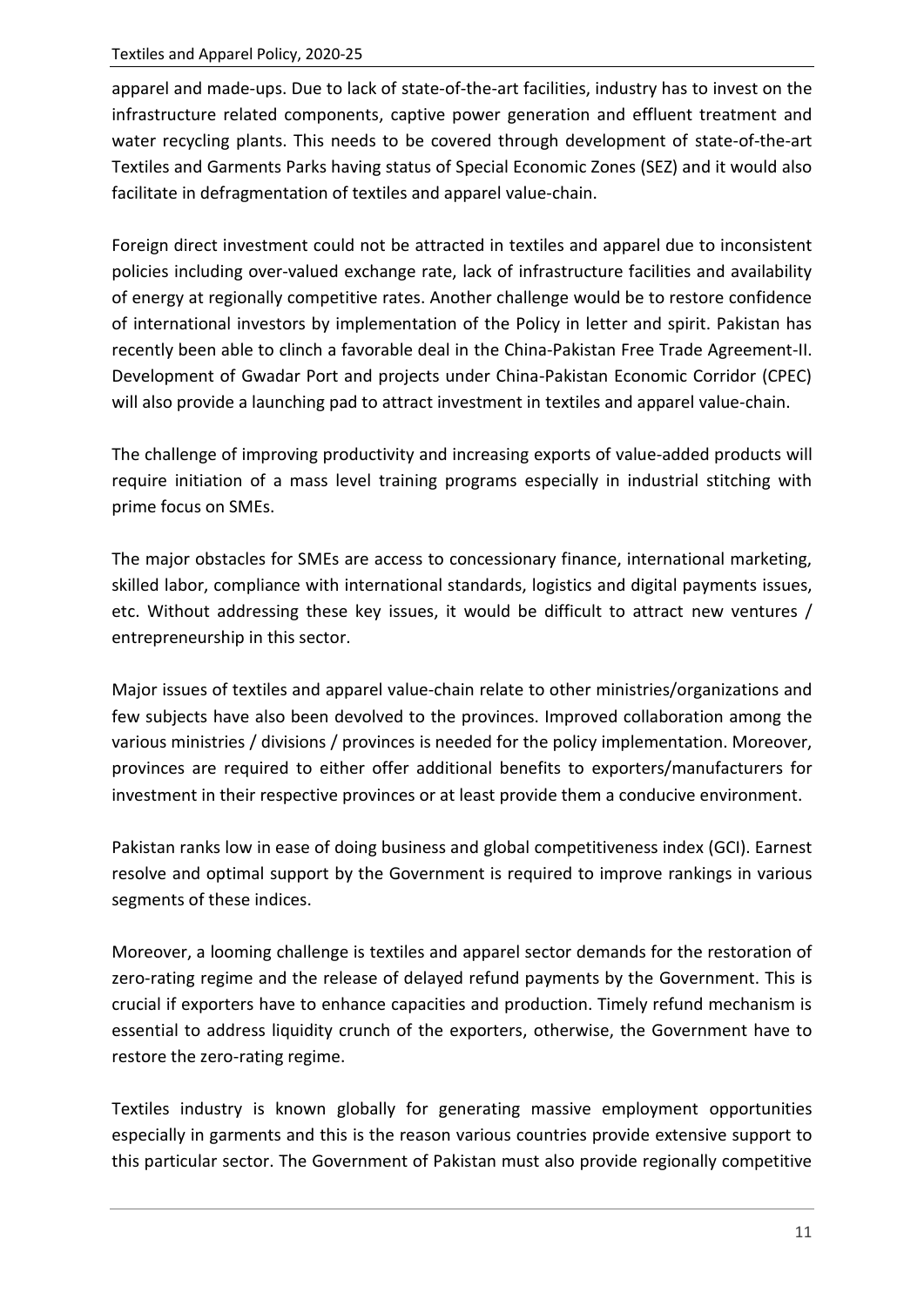utility rates and other financial support as extended by our regional competitors. Therefore, successful implementation of this policy would require adequate fiscal commitment by the Government and strong unwavering political will is a prerequisite to serve the purpose. Last but not the least, sufficient human resource at implementation level should be provided.

# <span id="page-12-0"></span>**Thrust Areas**

Few of important reasons for not fully utilizing export potential in textiles and apparel valuechain were the inconsistent policies, especially in availability and pricing of energy and raw materials, taxation, refunds and regulatory regimes.

- a. During Policy period, the Federal Government will ensure that energy prices remain regionally competitive and rationalized among provinces.
- b. Deliberations would be made with provinces that additional facilitation may be given from their own resources to attract investment in their respective provinces.
- c. Government will ensure to automate refund and incentives disbursement processes and continuously simplify the procedure to the satisfaction of SMEs.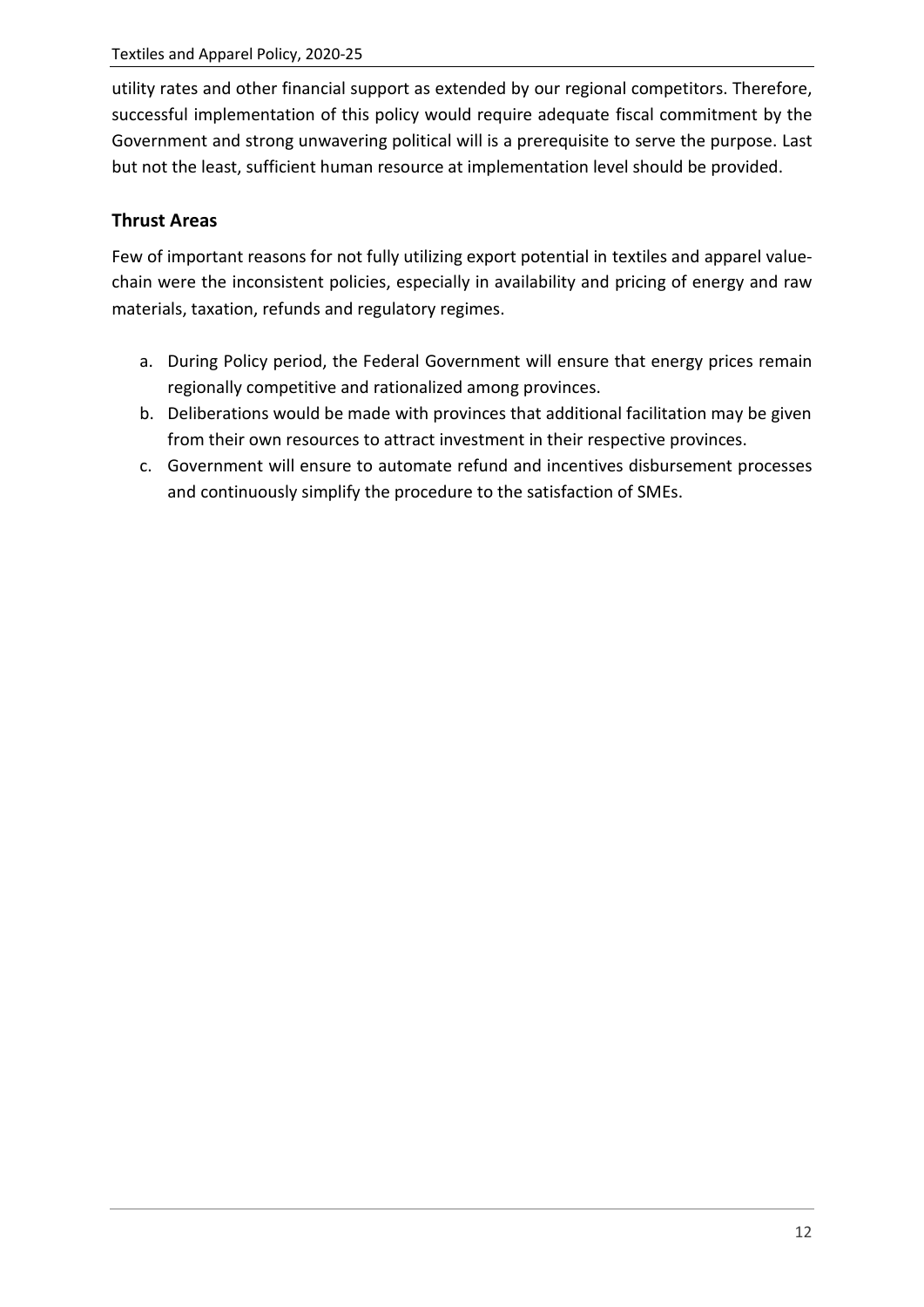# **Proposed Measures to Achieve Strategic Objectives**

# <span id="page-13-1"></span><span id="page-13-0"></span>**1. Capacity Building**

#### <span id="page-13-2"></span>**1.1. Technology Up-gradation**

1.1.1. To keep pace with advancements in technology and capacity enhancement, one of the priority areas will be to review LTFF schemes of SBP, include indirect exporters and add construction in financing (covering manufacturing area only) for apparel and made-ups sectors along with adequate project limits. Further, the SBP will allocate sufficient funds for LTFF and EFS. Textiles and apparel machinery, spare parts, accessories, and dyes and chemicals will also be included in LTFF schemes of SBP.

1.1.2. International donors will be approached to support in knowledge and technology transfer.

#### <span id="page-13-3"></span>**1.2. Infrastructure Development**

1.2.1. To reduce cost of manufacturing, the Government will establish state-of-the-art infrastructure having electricity and steam generation system backed by combined effluent treatment and water recycling plants. This would not only reduce cost of infrastructure but also operational cost. Moreover, availability of such infrastructure would be an attraction for foreign investors to install manufacturing units.

1.2.2. The Ministry of Commerce is committed to revitalize KGCC after analyzing facilitation measures being extended to existing industrial parks / cities and new business plans will be formulated accordingly. Further, SEZ status will be granted to KGCC.

1.2.3. In consultation with stakeholders, Government will develop new garment cities for SMEs having plug and play buildings including but not limited to Sialkot, Sahiwal, Multan, and Hyderabad. In existing garment cities, more state-of-the-art buildings will be added and buildings and procedures for renting will be designed in a manner suitable for SMEs.

1.2.4. Expo centers will be developed in Sialkot and Multan which would cover Gujranwala and Bahawalpur industries respectively.

# <span id="page-13-4"></span>**1.3. Small and Medium Enterprises (SMEs)**

1.3.1. All the measures/interventions envisaged in the policy are intended to materialize in perspective of SMEs.

1.3.2. Biggest step government will take to boost value-added exports is to allow back-toback LCs. This would be the basis for development and provide a launching pad to SMEs.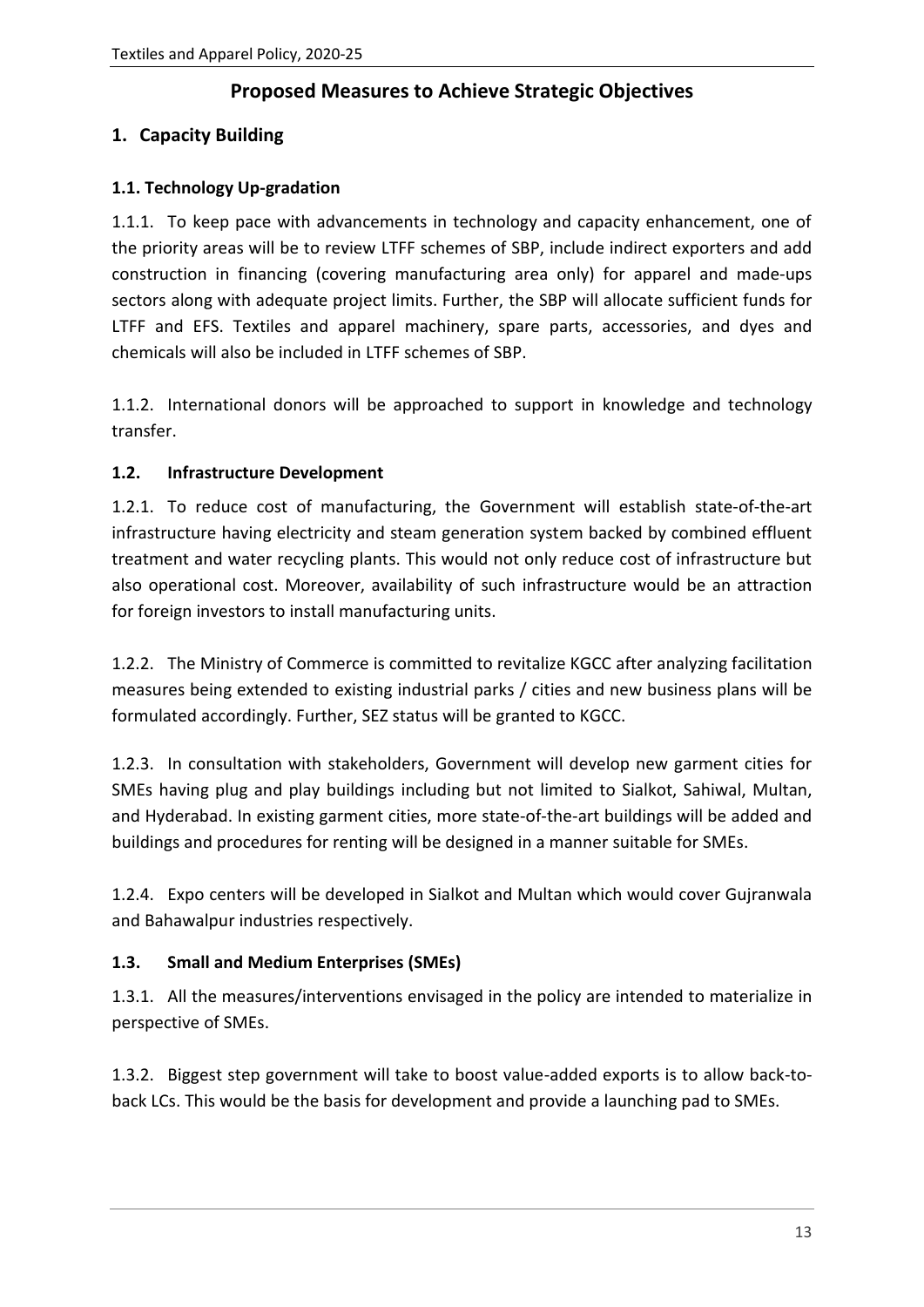#### <span id="page-14-0"></span>**1.4. Marketing**

#### <span id="page-14-1"></span>*1.4.1. Exhibition Plan:*

The Ministry of Commerce will develop an exhibition plan and devise participation criteria in consultation with private stakeholders and support to be extended. Moreover, process of holding virtual exhibitions will also be continued.

#### <span id="page-14-2"></span>*1.4.2. Digital Marketing:*

Digital marketing has been playing a vital role to showcase the products and attract business opportunities. The erstwhile Textile Division (now Textile Wing, Ministry of Commerce) has created one stop E-Portal, however SMEs has limitation to digitally showcase their products on this portal. Ministry of Commerce will develop E-Commerce Facilitation Portal for SMEs to digitally showcase their products and support them to make international standard web portals.

# <span id="page-14-3"></span>*1.4.3. Facilitations to International Buying Houses:*

International buying houses will be consulted to develop incentive package and encouraged to open offices in Pakistan. Package will consist of tax exemptions, free space and any other measures proposed by buying houses and their supplier textiles and apparel units.

#### <span id="page-14-4"></span>*1.4.4. Brand Development and Acquisition:*

As branding the product requires long term investment, therefore, government will develop branding and acquisition fund to provide long term financing and encourage ODM and OBM models.

#### <span id="page-14-5"></span>*1.4.5. Country's Image Promotion:*

An important recommendation by textiles and apparel associations is to improve country's image as Pakistan has already achieved peace but message has not been communicated effectively to the world. Ministry of Commerce will initiate promotion programs in textiles and apparel importing hubs.

#### <span id="page-14-6"></span>*1.4.6. Market Access*

Ministry of Commerce will encourage stakeholders to support the ratification and effective implementation of international conventions on human and labor rights, environmental protection and good governance and secure Generalized Scheme of Preferences Plus (GSP+) status for upcoming years to avail preferential tariffs in EU. Further, Ministry of Commerce is already in negotiation with developed and developing economies for market access. The competitor countries have taken bold steps by opening their markets and secured access of major markets. Textiles, apparel and many other sectors remained hesitant and focused to get market access of other countries without offering anything in response. The Ministry of Commerce will formulate an aggressive road map to get market access of developed/ developing economies and trading blocks. However, textiles and apparel value-chain must be ready that market access of any country would only be available if they opt for reciprocal opening of their domestic market for the other country.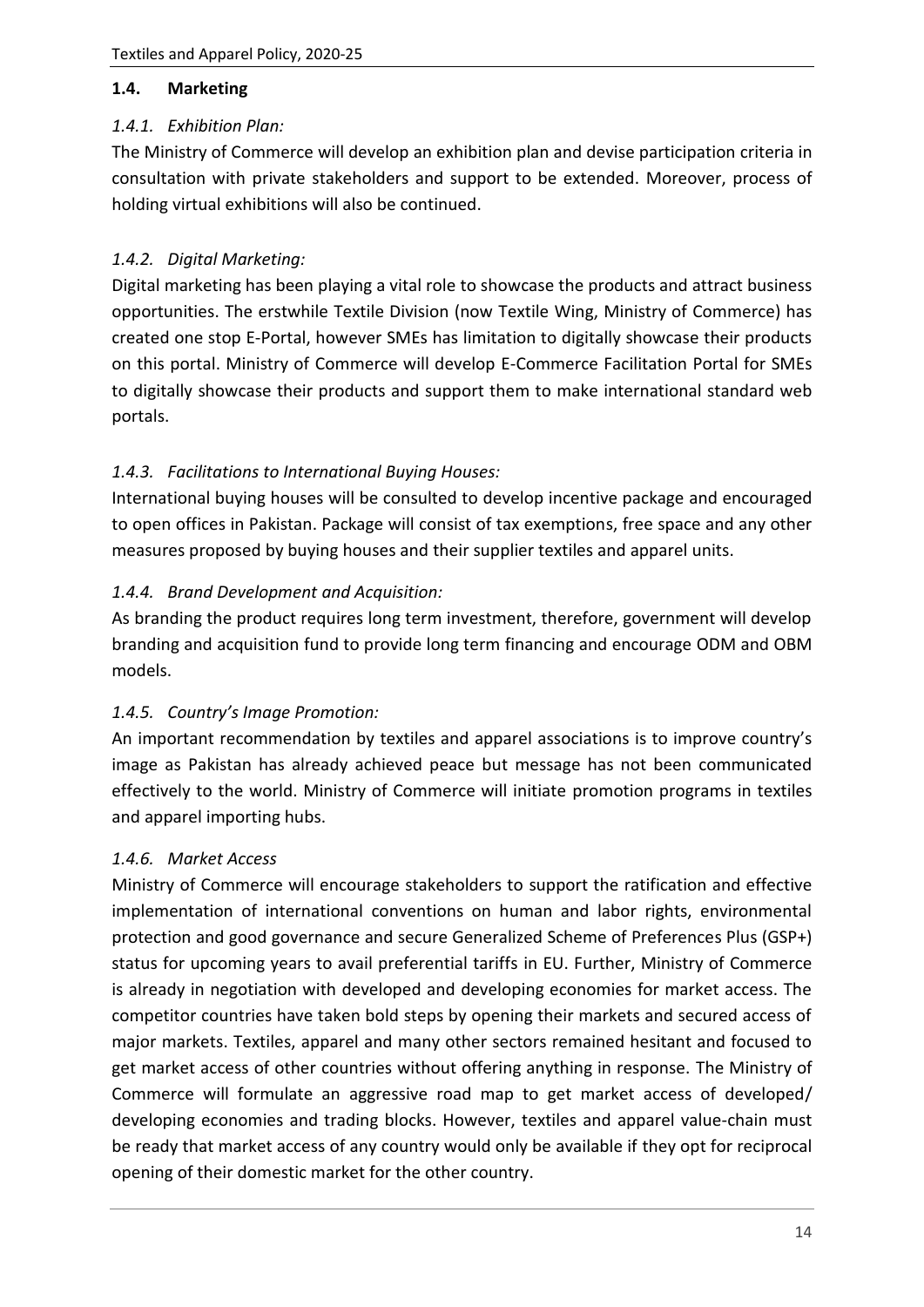#### <span id="page-15-0"></span>*1.4.7. E-Commerce*

First ever E-Commerce Policy is under implementation phase which will provide an open access to textiles and apparel industry to embrace digital economy by taking leverage from emerging global opportunities. Amazon has already started registering Pakistan companies including textiles and apparel, however Ministry of Commerce will also engage with other international online marketplaces on similar patterns to access new business avenues for textiles and apparel industry. Ministry of Commerce will extend support to SMEs to reap benefits available under E-Commerce Policy and focus B2B, B2C and B2B2C online export models, initiate training programs regarding online marketplaces and facilitate stakeholders in all the matters pertaining to E-Commerce ecosystem. Further, support will be extended to textiles and apparel sector to establish warehouses abroad.

#### <span id="page-15-1"></span>*1.4.8. Dedicated Textile Exhibition:*

The Government has been holding dedicated textiles and apparel exhibition namely TEXPO in alternate years. Ministry of Commerce will organize TEXPO on yearly basis not only in Pakistan but also in other countries.

#### <span id="page-15-2"></span>**1.5. Integration in Global Value Chains**

1.5.1. International production, trade and investments are being increasingly organized within GVC where firms try to optimize their manufacturing processes (design, production, marketing, distribution, etc.) by restructuring them internationally through outsourcing and offshoring activities. Participation in GVC, through international fragmentation, can lead to increased job creation and economic growth.

1.5.2. Ministry of Commerce jointly with stakeholders will identify the measures which will complement strategies including regulation of business services, investment, taxation and tariff rationalization, industrial development, logistics and trade facilitation, infrastructure building to labor market mobility, vocational trainings, conformity to international standards to foster entrepreneurship for active participation of textiles and apparel industry in GVC.

#### <span id="page-15-3"></span>**1.6. Domestic Commerce**

1.6.1. Pakistan has low to medium per capita income, however imports of used clothing is very high as equated to comparable economies. Import of used clothing has continuously been hurting manufacturing sector and their importers exploit sentiments in case any action is taken against them. It has also been reported that new clothes are imported under used clothing. While protecting consumer and vulnerable class of society, the government will, in stages, staggered over reasonable time, place imports of used clothing in red channel.

1.6.2. Government will take steps to strengthen domestic commerce (especially in areas of logistics, warehousing, storage, networking, sourcing and e-commerce) and local market systems and effectively enforce the intellectual property rights to protect domestic brands.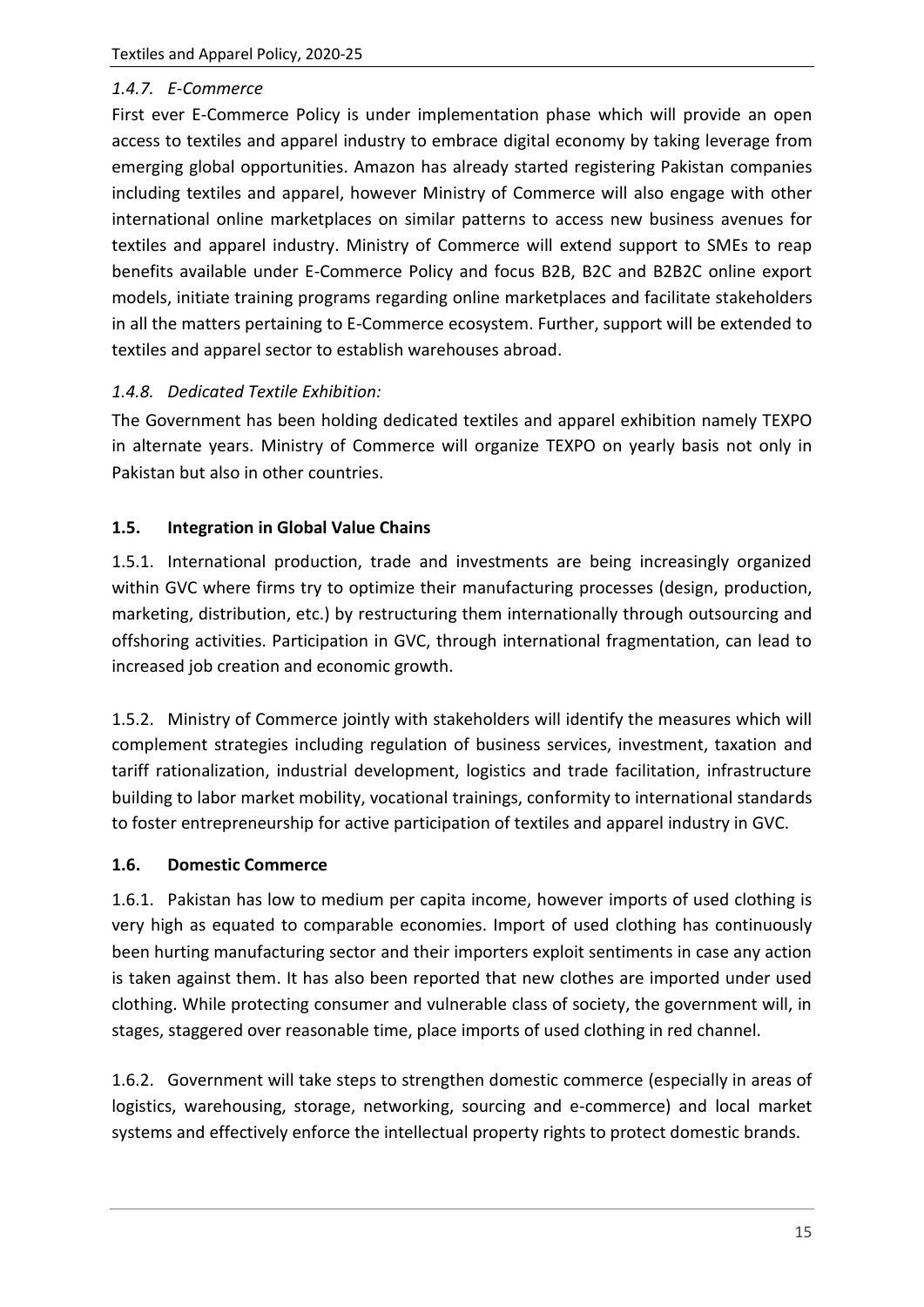1.6.3. In consultation with the stakeholders, labeling of product specification will be made compulsory on products sold in the domestic markets.

# <span id="page-16-0"></span>**1.7. Regulatory Regime and International Compliances**

1.7.1. Current system of regulatory regime for social and environmental compliances is outdated and industrialists are of the view that it does not encourage compliance but adds the cost by settlement of some out of the audit arrangement.

1.7.2. Ministry of Commerce in consultation with textiles and apparel associations will carry out stock taking of entire regulatory regime to highlight changes to adapt international best practices which may consist of performance grading of the compliance practices. Further, to achieve international compliances, Ministry of Commerce will work-out to launch a compliance program for SMEs by facilitating textiles and apparel associations to establish compliance set-ups to provide one-window facility to SMEs.

#### <span id="page-16-1"></span>**1.8. Technical Textiles and Fourth Generation Textiles**

1.8.1. Although traditional textiles and apparel business has been increasing but technical textile is an area in which research and development has an important role and Pakistan can attract investment and gain a reasonable share in global markets. Ministry of Commerce will include technical textiles and value-added products in DLTL / DDT schemes to encourage their manufacturing and exports. Further, the Ministry will constitute a special focus group comprising academia and manufacturers to formulate a strategy and propose measures to introduce fourth Generation Industrial Revolution in textiles and apparel industry.

#### <span id="page-16-2"></span>**1.9. Research and Product Development**

1.9.1. Ministry of Commerce jointly with MoFEPT will coordinate with universities carrying out research and education in textiles and apparel and provide an E-platform to share their research work the value-chain.

1.9.2. It has also been observed that majority of research depends on grants from Higher Education Commission which involves a bureaucratic process and limited funds and further takes enough time for approval and implementation. Ministry of Commerce will establish research and product development fund to introduce new products and improve quality of existing products. This would also facilitate in diversifying the fiber and product mix and facilitate in introducing high value-added and technical textile based products.

1.9.3. Ministry of Commerce in collaboration with the MoFEPT will facilitate universities for accreditation of their testing laboratories and establishment of FDA, CE and Organic Cotton accredited laboratories and pursue the relevant bodies. Further, product standards across value chain will be devised after consultation with stakeholders and organization concerned.

1.9.4. To promote innovation and entrepreneurship, the Ministry of Commerce will extend optimal support to new ventures / startups.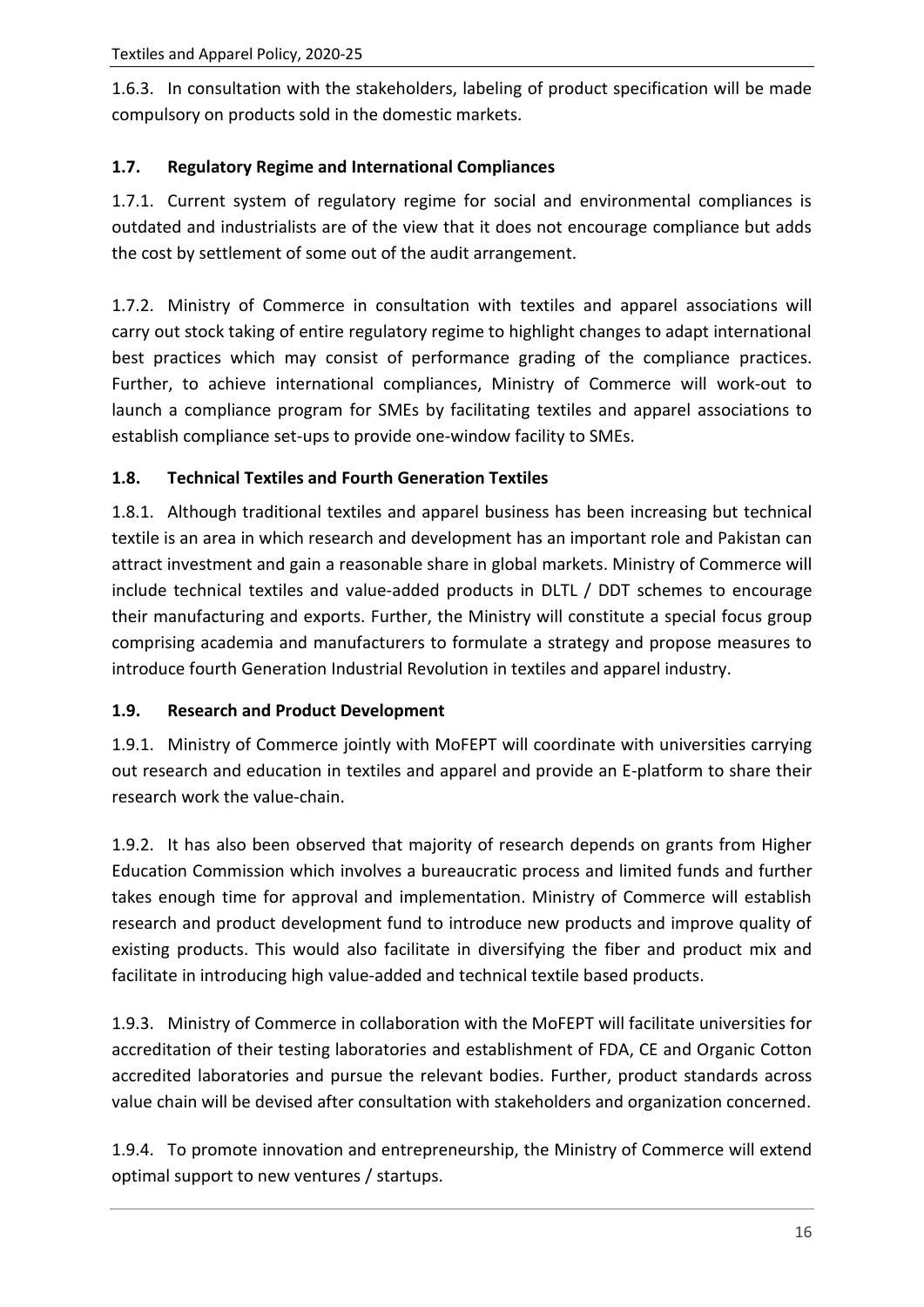#### <span id="page-17-0"></span>**2. Reduce Cost of Doing Business**

#### <span id="page-17-1"></span>**2.1. Level Playing Field**

2.1.1. Around the world, textiles and apparel value-chain has been taken as employment generation sector and not a tax collection source. It is pertinent to mention that this sector provides value addition, creates maximum job opportunities with little investment in skill development and requires less capital to initiate manufacturing. As this export-oriented value-chain competes globally, therefore, competitor countries have been providing much support to this sector to sustain/expand employment and revenue.

2.1.2. Government will carry out an exercise to evaluate support extended by competitor countries and facilitate to make textiles and apparel industry internationally competitive.

#### <span id="page-17-2"></span>**2.2. Cost of Doing Business**

2.2.1. Manufacturing industry in Pakistan has been complaining about un-competitiveness vis-à-vis competing countries. Recently government extended much facilitation to textiles and apparel sector, however, it has not brought much investment which suggests that long term profitability needs to be restored to attract investment specially by SMEs.

2.2.2. Energy (Electricity and RLNG) will be provided to the export oriented units / sectors of textiles and apparel industry at regionally competitive rates throughout the policy years. An exercise will be conducted by Ministry of Commerce jointly with the Ministry of Energy (Power and Petroleum Divisions) and the Finance Division during pre-budget consultative sessions annually to review the energy tariffs. The rates may be revised on an average of energy prices for industrial consumers of regional competitors and announced in Federal Budget along-with budgetary allocations by Finance Division as actually required by Ministry of Energy so that energy subsidy would remain fully funded throughout the policy years. For the captive and the cogeneration units, a separate policy will be made by the Ministry of Energy, in consultation with the Ministry of Commerce and Finance Division.

2.2.3. Ministry of Commerce and Ministry of Energy will jointly devise a mechanism in two to three months on targeting energy regime to real beneficiaries in a way that export oriented sectors / units of textile industry would remain internationally competitive.

2.2.4. DLTL/DDT scheme will be continued for exports of value-added products only i.e. technical textiles, apparel, made-ups and carpets. Ministry of Commerce will further pursue SBP and FBR to automate disbursements process of the duty drawback schemes on the lines of custom duty drawback mechanism where payments are made directly to exporter accounts by SBP on receipts of foreign exchange for notified products exported, subject to allocation of funds by the Ministry of Finance.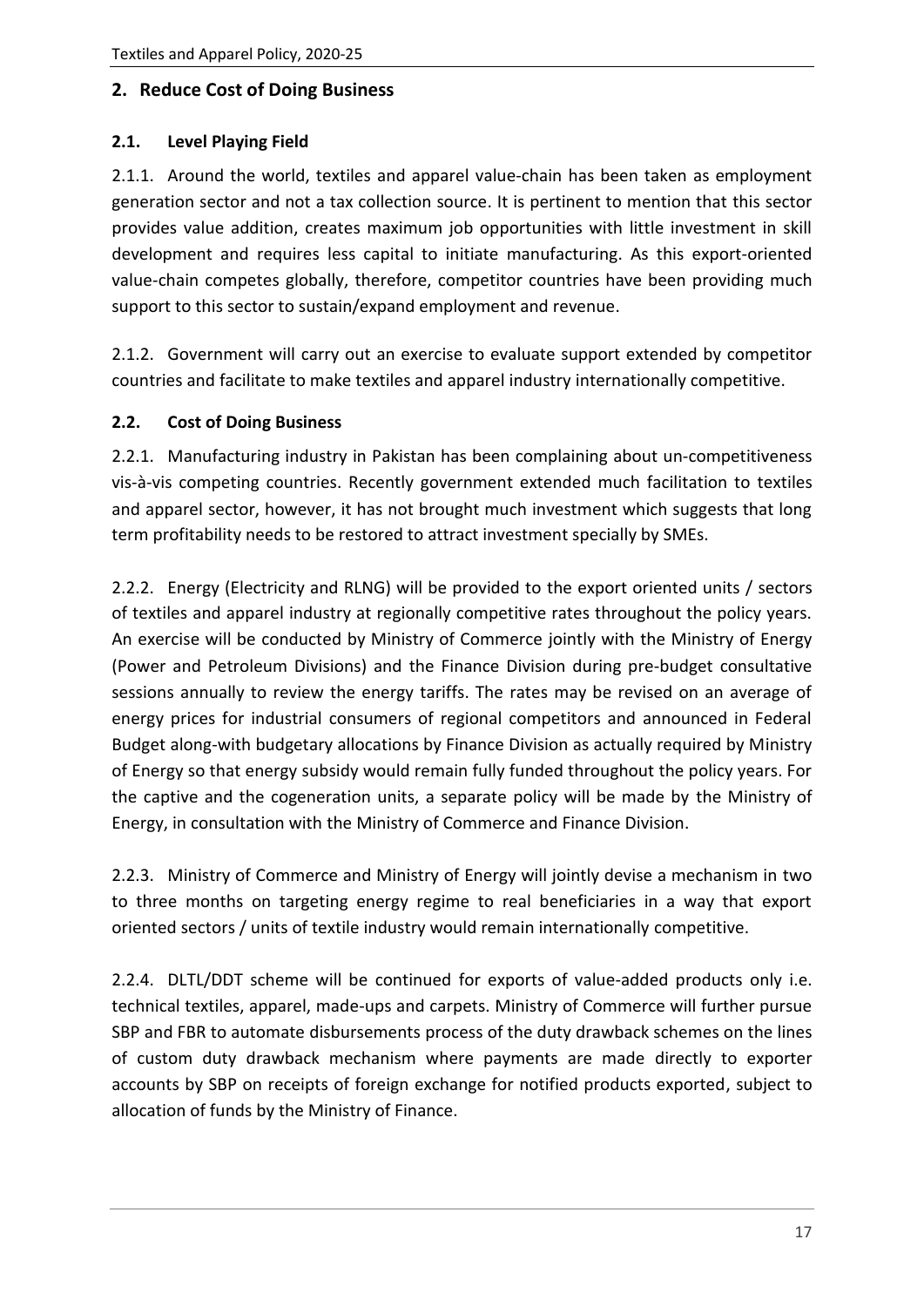2.2.5. Further, to attract investment, textiles and apparel machinery that has been customs duty free since first Textiles Policy will be continued. Additionally, Ministry of Commerce will conduct an exercise with MoIP on spare parts which are not manufactured locally and their customs duty will be made zero.

#### <span id="page-18-0"></span>**2.3. Tariff Regime**

2.3.1. Tariffs have been kept high to encourage investment in the upstream value-chain. Nevertheless, high tariffs encourage domestic sales and inefficiencies are induced in the pricing. To encourage exports of value-added products and product diversification, Ministry of Commerce will take following measures on priority:

- a. Tariff structure of entire value chain including MMF and Cotton based value-chains will be rationalized on priority followed by accessories and dyes and chemicals
- b. Customs duty drawback rates of textiles and apparel products will be reviewed taking into account additional customs and regulatory duties
- c. Temporary importation schemes will be simplified in perspective of SMEs. Ministry of Commerce will ensure common warehousing, include indirect exporters in temporary importation schemes and pursue FBR to devise new temporary importation scheme to cater fast fashion trends.

#### <span id="page-18-1"></span>**2.4. Rationalization of Taxation Regime**

2.4.1. Ministry of Commerce in consultation with SMEs and large-scale industry will review federal, provincial and other organization based taxes/cess and provide recommendations to the Government to rationalize them to reduce cost of manufacturing. Federal taxes will be reviewed jointly with the FBR.

2.4.2. Duty free import of textiles and apparel machinery will be continued and spare parts of this machinery will also be made duty free. Duty free import will be admissible only on those machinery and spare parts which are not manufactured locally.

2.4.3. Ministry of Commerce will pursue Finance Division and FBR to restore Tax Credit for Investment under 65B of Income Tax Ordinance 2001.

2.4.4. SBP in collaboration with FBR has automated the disbursements of custom duty drawbacks directly to exporters account. Likewise, Ministry of Commerce will further pursue FBR and SBP to automate disbursements for sales tax and withholding tax.

# <span id="page-18-2"></span>**2.5. Lead Times**

2.5.1. In today's competitive market, speed to market is one of the biggest concerns of international buyers and decisions of order allocations are made subject to shorter lead times than competitor countries even if product value is higher. Ministry of Commerce will play its effective role to reduce the imports/exports lead times in collaboration with ANF, Customs and Port authorities.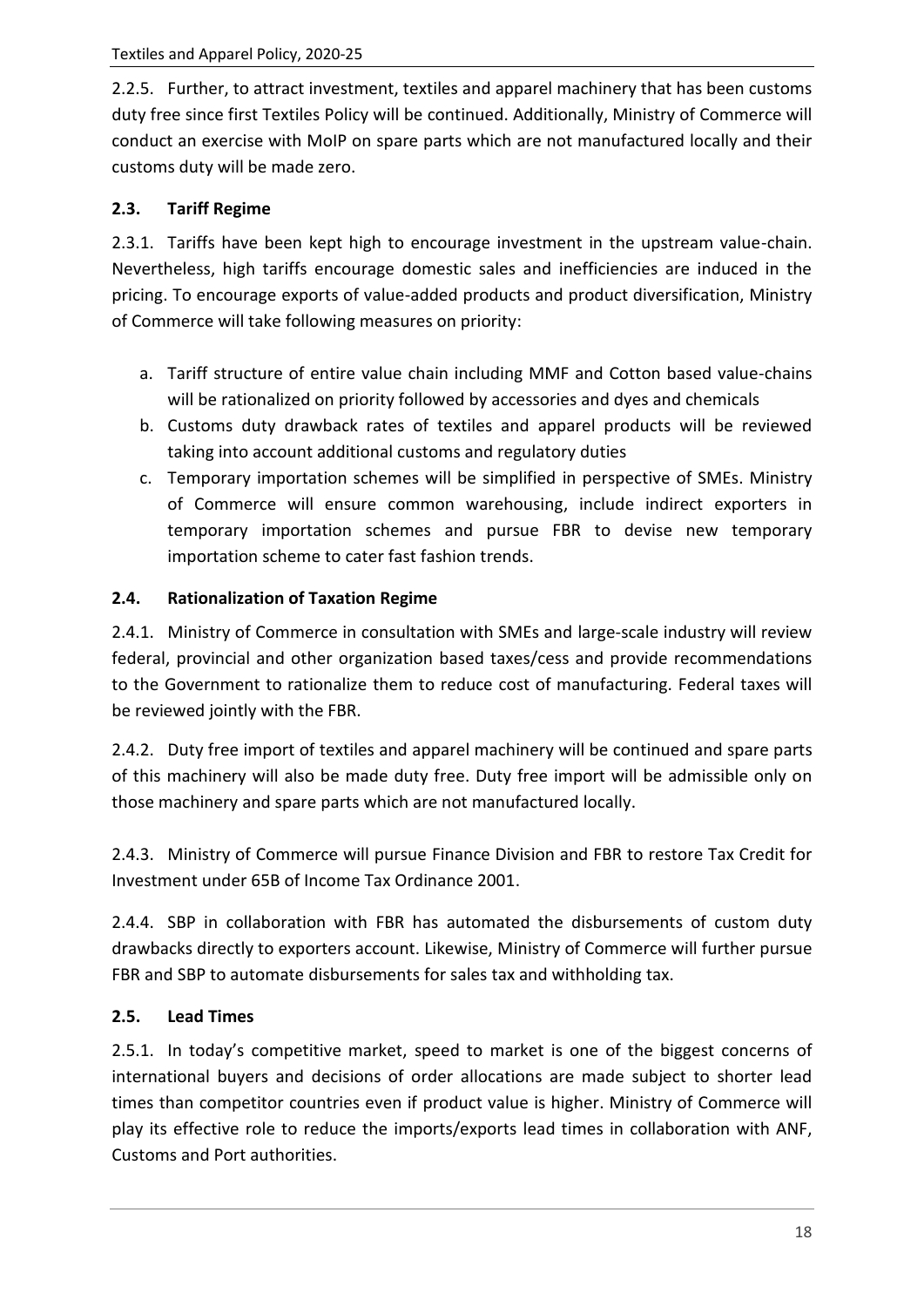#### <span id="page-19-0"></span>**2.6. Allied Industry**

2.6.1. Textiles and apparel industry has grown to be the single largest manufacturing sector of Pakistan. However, textiles and apparel machinery, dyes and chemicals, spare parts and accessories related manufacturing industry could not be developed proportionally. Most of demands in these areas are managed through imports. Ministry of Commerce will provide appropriate incentives to strengthen the allied industries to ensure indigenous supply of machinery and materials at competitive prices.

2.6.2. Import tariffs of accessories, dyes and chemicals utilized by the textiles and apparel value-chain will be rationalized.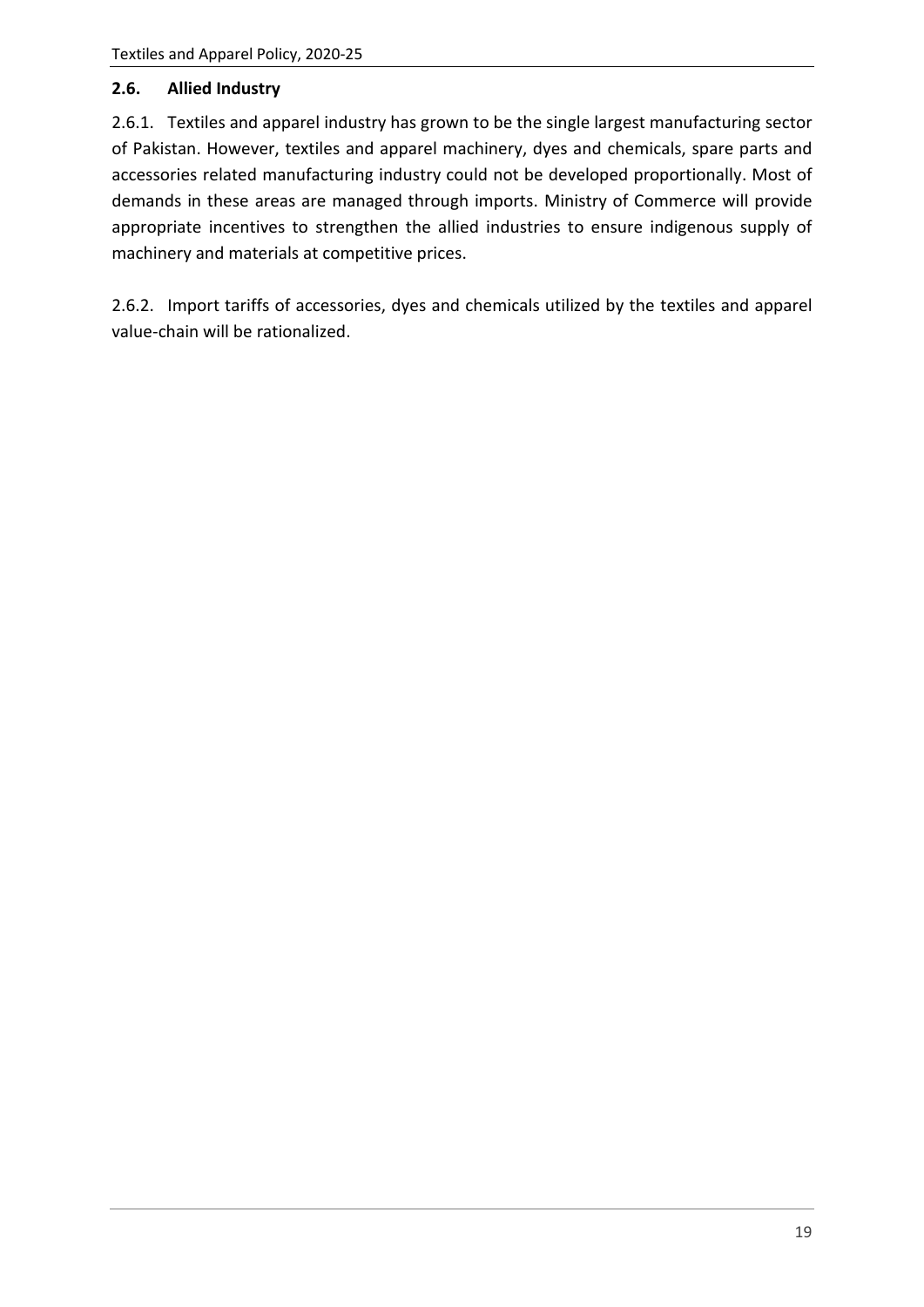#### <span id="page-20-0"></span>**3. Strengthening of Textiles and Apparel Value Chain- Sector Specific Initiatives**

#### <span id="page-20-1"></span>**3.1. Cotton**

3.1.1. Although subject of Cotton is with Ministry of National Food Security and Research (MNFS&R) however, Cotton remains mainstay and major comparative advantage of textiles and apparel value-chain. The Plant Breeders Rights Act has been enacted and registry is established by MNFS&R. As the data suggests latest seed technology has helped countries to increase Cotton yield significantly, therefore, Ministry of Commerce will pursue to attract international and domestic seed companies to introduce latest seed technology in Pakistan. Increase in yield will also address the issue of profitability in Cotton farming.

3.1.2. Another initiative which can stabilize Cotton prices will be re-introduction of Cotton Hedge Trading to facilitate farmer and value-added exporters. This model has successfully been operating in other countries. In previous Policy, it was intended to reintroduce Hedge Trading in collaboration with the stake holders, however, consultations could not reach to any conclusion. Ministry of Commerce will encourage initiation of Hedge Trading however, reservations of various stakeholders would be taken into consideration.

3.1.3. As Pakistan is net Cotton importer for long period, therefore, suppliers do not feel the need to improve the quality of Cotton. The Cotton trade is between buyer and supplier however, provinces will be encouraged to implement Cotton Control Act. Moreover, Cotton is a basic raw material, however, export of Cotton will be encouraged to improve quality and avoid any chance of depressed Cotton prices by the user industry.

3.1.4. Ministry of Commerce will pursue MNFS&R to introduce the quality/grading-based Cotton marketing mechanism in collaboration with stakeholders

3.1.5. Ministry of Commerce will coordinate with MNFS&R to support farmers to reduce their cost of production and ensure quality inputs for Cotton farmers.

3.1.6. Ministry of Commerce will join hands with MNFS&R to increase Cotton area, production and importantly yield. Further, scope of Better Cotton Initiative will be enhanced to ensure bulk availability of BCI certified Cotton to textiles and apparel value-chain.

3.1.7. Ministry of Commerce will take on board WWF Cotton Chapter and other relevant bodies to promote domestic production of Organic Cotton keeping in view demand of textiles and apparel Industry and extend facilitations for testing and certifications of Organic Cotton. Efforts will be made to promote the manufacturing of Sustainable / Organic / Recycled products in Pakistan and gain market share of these value added segments.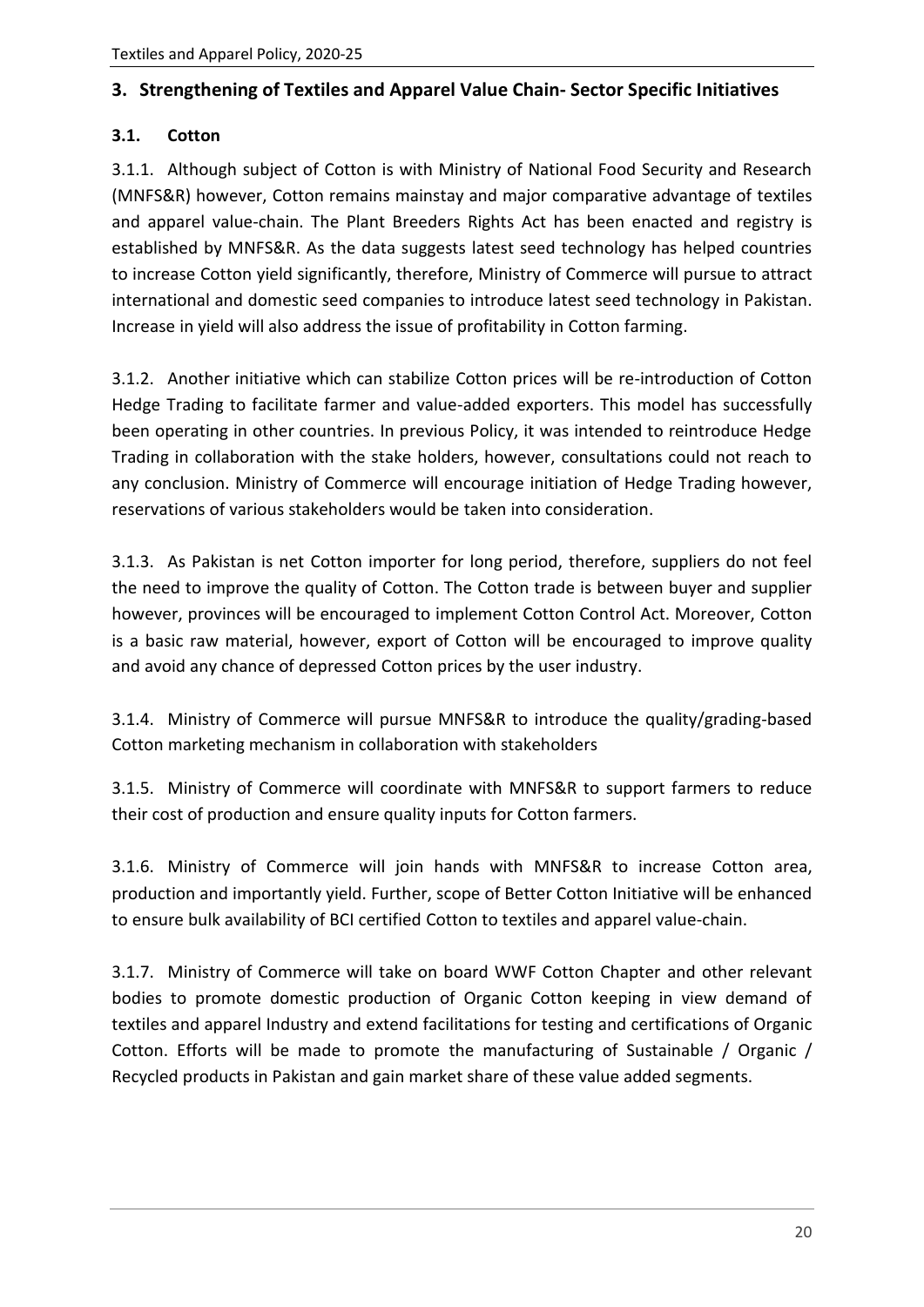#### <span id="page-21-0"></span>**3.2. Manmade Fibers / Filaments**

3.2.1. Manmade fibers and filaments-based value-chain has confined itself to domestic market only. Tariff and custom duty drawback rates of this value-chain will be rationalized. International companies will be invited for investment to bridge the demand and supply gap in the fiber/ filament production.

3.2.2. MMF not being manufactured locally will be duty free.

#### <span id="page-21-1"></span>**3.3. Other Natural Fibers**

3.3.1. A committee would be constituted for development of wool, jute, silk, hemp, and other natural fiber-based textiles and apparel value-chain. Till the development of these sectors the raw and semi processed raw materials will be placed in zero import tariffs.

#### <span id="page-21-2"></span>**3.4. Ginning**

3.4.1. Ginning needs immediate technology up-gradation and provincial departments of Industries issuing the ginning licenses will be approached to link technology up-gradation of ginning sector with the licenses. Provinces will be approached to implement Cotton Control Act in true spirit. Further, the matter will be debated to convert ginning sector into service industry and policy measures will be devised. This would help the farmers to get fair price. Introduction of Hedge Trading will also facilitate in achieving this objective.

3.4.2. Ministry of Commerce has already provided funds from Export Development Fund (EDF) for establishment of first ginning institute in Multan which will facilitate to improve the ginning process and quality of ginned Cotton. First ginning institute may also provide commercial services to local farmers.

#### <span id="page-21-3"></span>**3.5. Spinning, Knitting, Weaving and Processing**

3.5.1. Spinning, Knitting, Weaving and Processing sectors have highest share in large scale manufacturing. Availability of yarn and fabric has provided lead time advantage to Pakistani downstream value-added export-oriented sectors over the competitors*.* Measures such as review of LTFF to include indirect exporters, review of customs duty drawback, simplification of temporary importation schemes, inter/intra transfer, common bonded warehousing and tariff rationalization of entire value-chain will encourage investment in these sectors.

#### <span id="page-21-4"></span>**3.6. Apparel, Made ups/Home Textiles and Technical Textiles**

3.6.1. It has been noticed the world over that trend has been shifted in favor of finished products like apparel, technical textiles and made ups. For rapid growth of these sectors, the Government will initiate Skill Development programs, review labor laws and role of regulatory organizations, international and domestic labor compliances and importantly to simplify temporary importation schemes for availability of raw materials and accessories.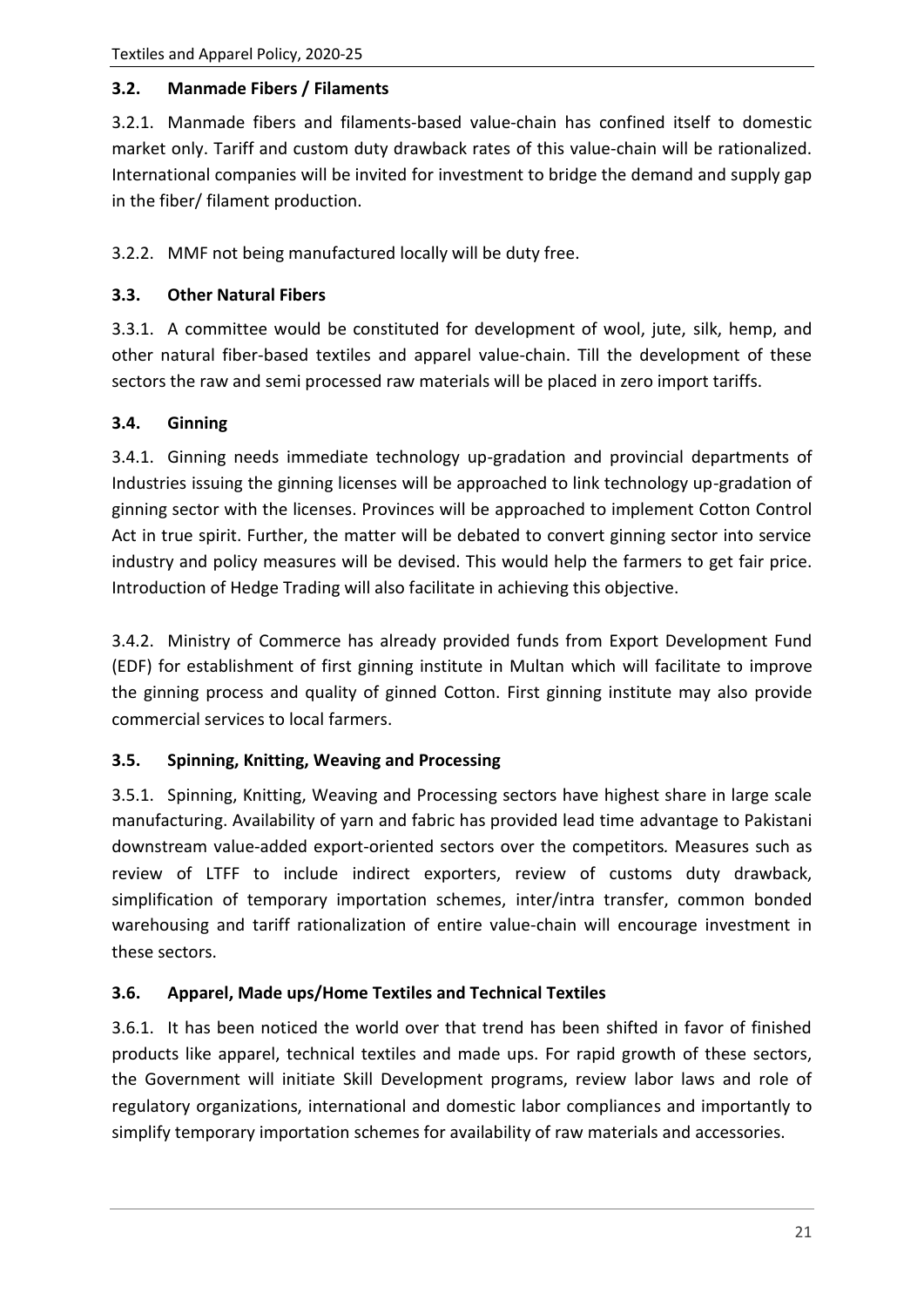3.6.2. Moreover, new garment cities will be established to provide state-of-the-art infrastructure to SMEs for plug and play machinery installment.

# <span id="page-22-0"></span>**3.7. Carpets**

3.7.1. Carpets especially of hand-woven category is a value-added segment of textiles and apparel value-chain. The sector will be given due importance as a value-added Made-ups industry of Pakistan. Ministry of Commerce will initiate programs to support sector in skill development, technology upgradation, infrastructure support and marketing.

# <span id="page-22-1"></span>**3.8. Handicraft**

3.8.1. Pakistan's artisan economy is troubled because of non-legislation for production and marketing of handicraft products, nonexistent networking support, lack of design and skill enhancement facilities and limited credit facilities. Ministry of Commerce will emphasize on collaborative approach to support handicraft sector and offer support in skill development, technology upgradation, infrastructure support, and marketing. Artisans will further be encouraged by offering opportunities and financial support to display their art and products in national and international exhibitions.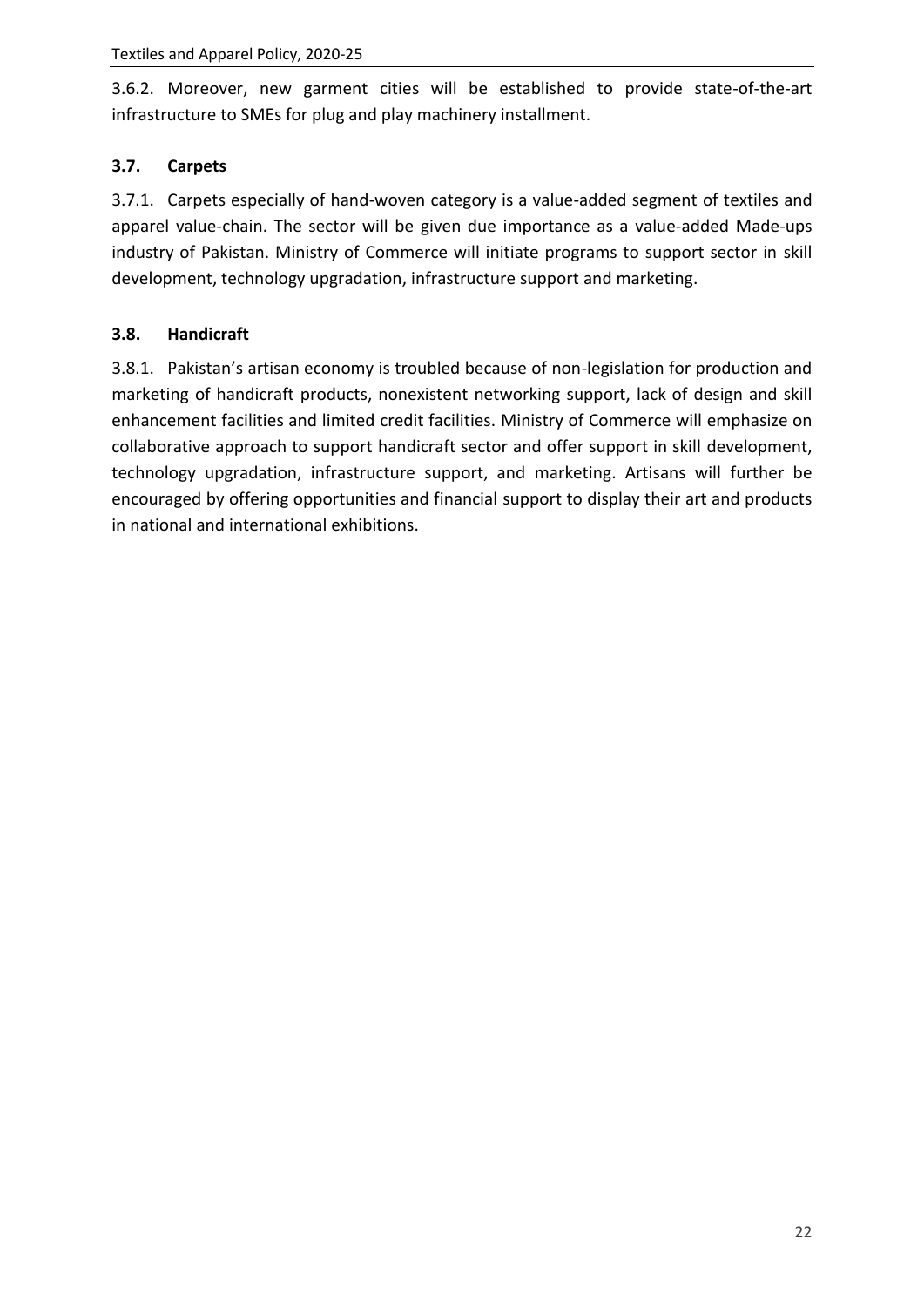#### <span id="page-23-0"></span>**4. Human Resource Development**

#### <span id="page-23-1"></span>**4.1. Women Participation in Manufacturing**

4.1.1. To promote the apparel sector, it is imperative that women participation may be encouraged. In this regard, Ministry of Commerce will review the labor laws specially to allow women to work in three shifts.

4.1.2. Ministry of Commerce will take measures in consultation with private stakeholders and concerned government vocational training organizations to initiate mass level female exclusive textiles and apparel training programs especially in apparel stitching.

4.1.3. Ministry of Commerce will consider to link support measures to provide facilitation to the women at workplace such as daycare center, pick and drop, etc.

4.1.4. Ministry of Commerce will further formulate a support scheme for women, disabled and handicapped in textiles and apparel on incremental increase in employment and consider that EOBI and Social Security contributions on incremental increase in employment of such persons are picked up by the Government. However, textiles and apparel Sector will ensure to facilitate such persons to avail this support scheme.

#### <span id="page-23-2"></span>**4.2. Productivity and Skill Development**

4.2.1. Productivity is an attribute of many combinations, however an important and major share depends on skilled human resource, energy efficiency, technology, etc.

4.2.2. Ministry of Commerce in collaboration with MoFEPT/NAVTTC and TEVTA will initiate mass level training programs for textiles and apparel value-chain especially in industrial stitching and importantly for women. EDF funded textiles and apparel institutes will also be strengthened.

4.2.3. Textile and apparel associations will be strengthened to build in-house set-ups for technical guidance on productivity and process improvement, energy efficiency, etc.

4.2.4. Ministry of Commerce in collaboration with MoFEPT will extend support to designing institutes to strengthen collaboration with textiles and apparel industry. These institutes will be encouraged to stay ahead and act as a leader for sharing emerging fashion trends and market intelligence with the industry.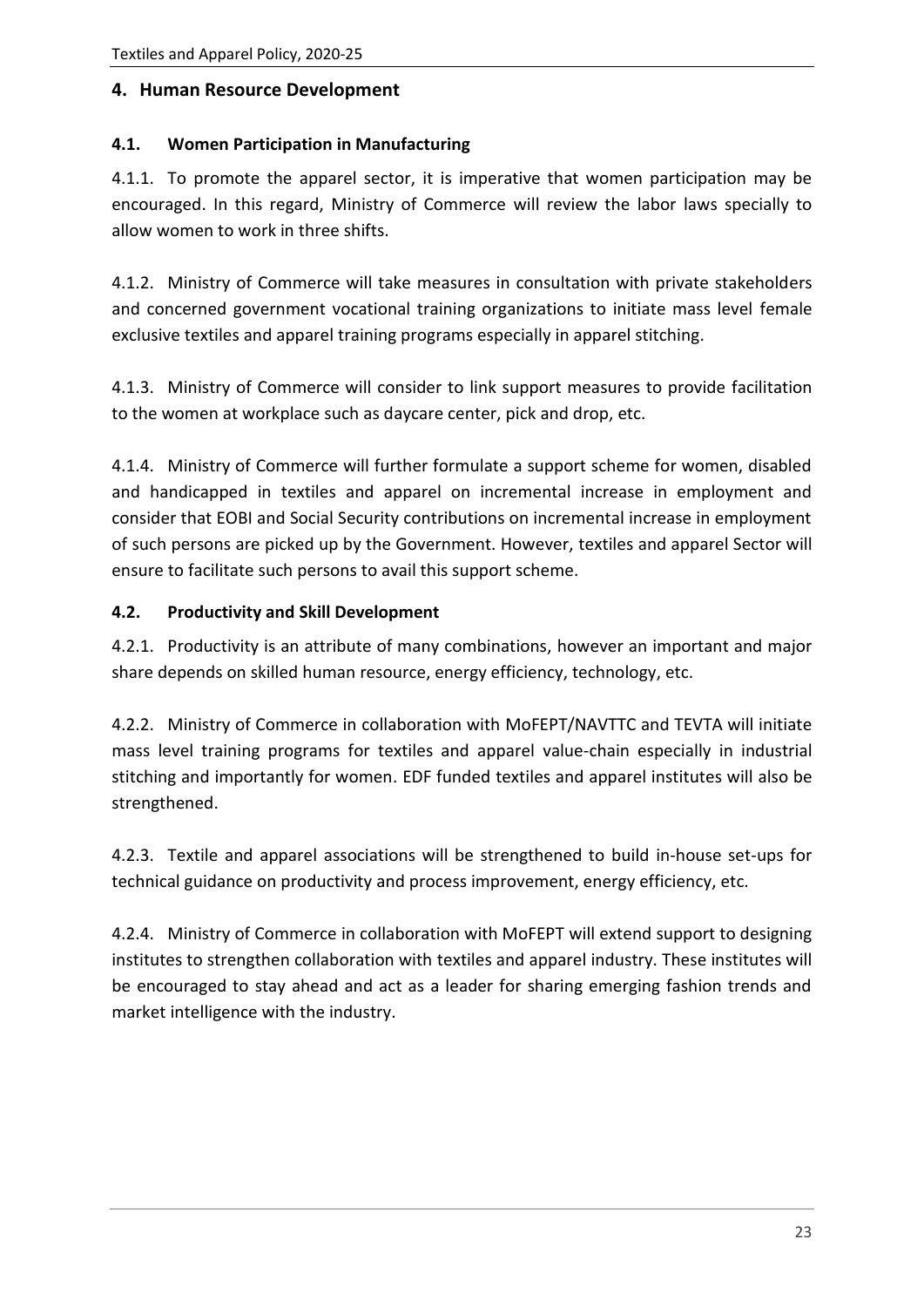# <span id="page-24-0"></span>**5. Others**

#### <span id="page-24-1"></span>**5.1. Trade Dispute Resolution**

5.1.1. Ministry of Commerce will strengthen Trade Dispute Resolution Organization (TDRO) to address trade disputes between suppliers and buyers. Moreover, an online portal will be established to register the trade complaints. Textiles and Apparel associations will also be involved to settle the trade disputes.

# <span id="page-24-2"></span>**5.2. Strengthening Role of Textiles and Apparel Associations**

5.2.1. The Ministry of Commerce will play it's part to emphasize and strengthen role of textiles and apparel associations in providing awareness to industry to promote technology up-gradation, compliance with quality, social, and environmental standards, product and market diversification, resource efficiency, sustainability, lean and agile manufacturing, cost reduction, process improvement, Industry 4.0, digitalization and automation, E-Commerce, human resource development, gender diversity and women empowerment, and corporate social responsibility (CSR).

5.2.2. The Ministry of Commerce will extend support to textiles and apparel associations to devise media strategy to build image, position, and brand of Pakistan's industry to:

- a. Actively steer industry towards sustainable, ethical, and responsible manufacturing
- b. Demonstrate internationally that Pakistan's industry grasps on responsible sourcing and sustainability principles
- c. Brand "Made in Pakistan" while promoting the sustainable and social compliance perspective of the industry

#### <span id="page-24-3"></span>**5.3. Support to Mitigate COVID-19 Scenario**

COVID-19 has limited international trade of conventional Textiles and Apparel however, it has also provided a trade opportunity for PPE based products such as textiles masks, disposable gowns, etc. As international trade is expected to reduce, therefore, the situation would continuously be monitored in major markets. Although initiatives have already been identified and proposed in this Policy, however, if required, additional measures would be proposed accordingly. Moreover, Ministry of Commerce would provide feedback to Finance Division and SBP for continuation / discontinuation / modification of schemes to mitigate impact of COIVD-19.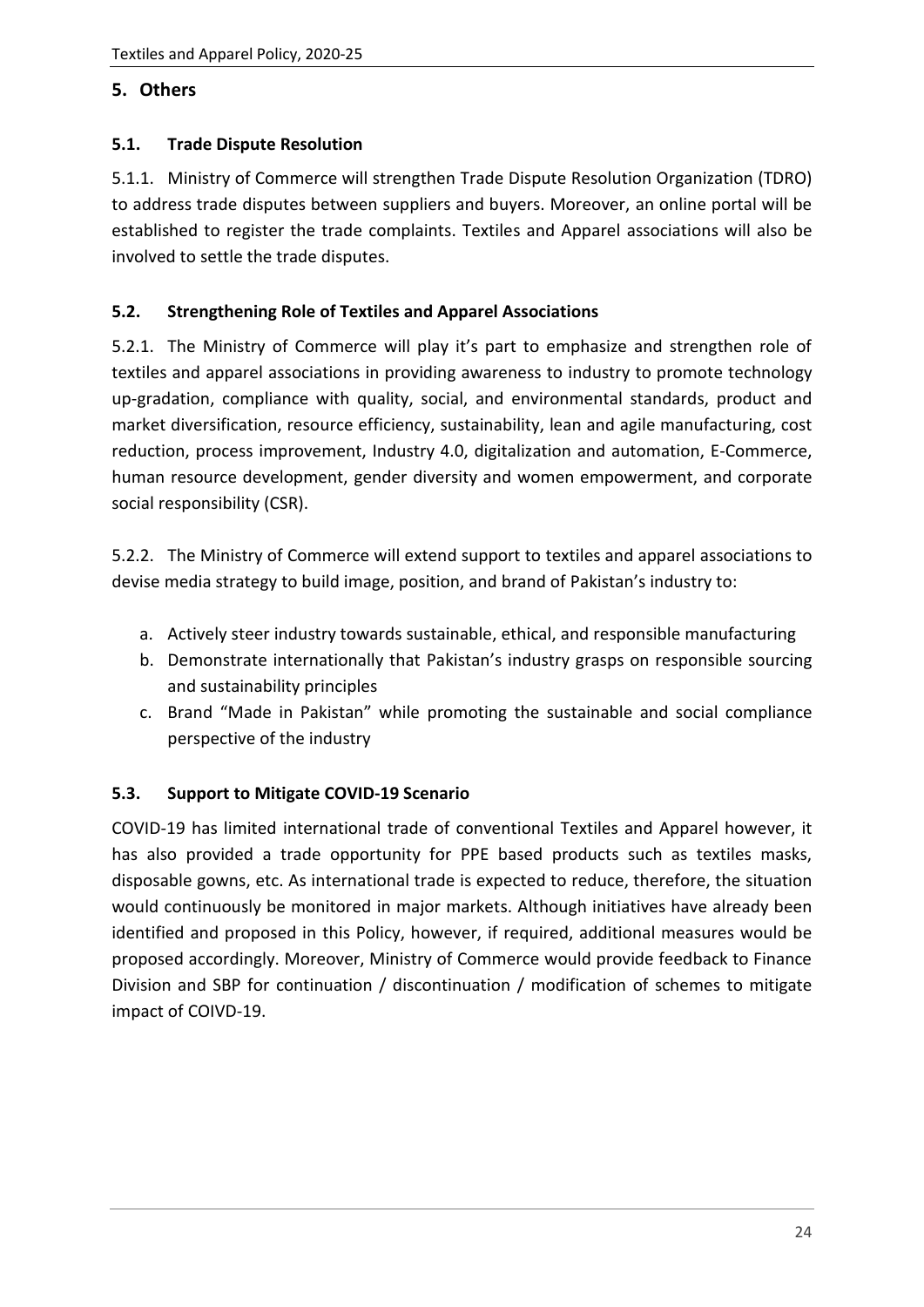#### <span id="page-25-0"></span>**6. Implementation Strategy**

Textile Division has been merged with Commerce Division for augmentation of resources and coherence among various departments. Sectoral Councils / Committees particularly for value-added sector will be constituted to engage stakeholders in policy implementation and propose measures while considering domestic and international trade dynamics. Ministry of Commerce will be responsible for implementation of policy and submit bi-annual report to the Advisor to the Prime Minister on Commerce and Investment for onward submission to National Export Development Board (NEDB) chaired by the Prime Minister. Textile Wing in Ministry of Commerce will be provided necessary resources for implementation of Textiles and Apparel Policy as per requirement. Moreover, the EDF allocations will be made having equitable share for textiles and apparel Value Chain for implementation of projects.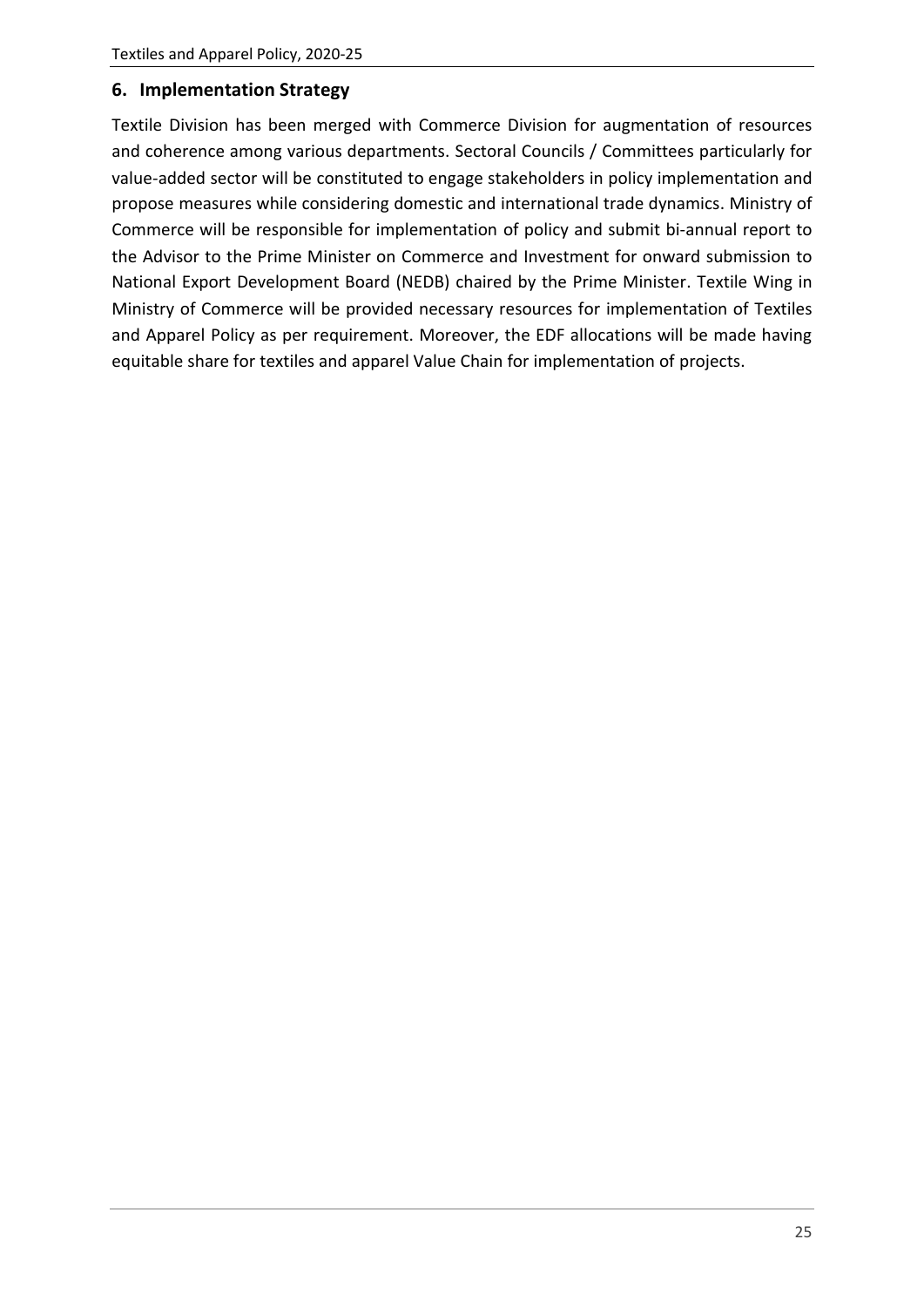#### **6.1. Roadmap to Facilitation Measures**

<span id="page-26-0"></span>

| Sr.<br>No.     | <b>Measure</b>                                                                                                    | <b>Purpose</b>                                         | <b>Action Plan</b>                                                                                                                                             | <b>Timelines for</b><br>development of<br><b>Proposals/Actions</b> | Interdependency on<br><b>Ministries / Divisions</b> | <b>Funding</b><br><b>Source</b> |
|----------------|-------------------------------------------------------------------------------------------------------------------|--------------------------------------------------------|----------------------------------------------------------------------------------------------------------------------------------------------------------------|--------------------------------------------------------------------|-----------------------------------------------------|---------------------------------|
| 1              | Tariff Rationalization of<br>textiles<br>and<br>apparel<br>value chain                                            | Reducing<br>Cost / Ease of<br>Doing<br><b>Business</b> | Rationalization of entire<br>supply chain including MMF<br>and Chemicals / Accessories<br>/ Dyes and Chemicals                                                 | 6-12 Months                                                        | <b>FBR</b><br><b>NTC</b>                            | N/A                             |
| $\overline{2}$ | Simplification<br>of<br>Temporary<br>Importation<br><b>Schemes</b>                                                | -do-                                                   | An exercise with the<br>support of Textiles and<br>Apparel associations                                                                                        | 3-6 Months                                                         | <b>FBR</b>                                          | -do-                            |
| 3              | Continuation<br>of duty-<br>free import of textiles<br>and apparel machinery<br>addition of spare<br>and<br>parts | -do-                                                   |                                                                                                                                                                | Immediate                                                          | -do-                                                | -do-                            |
| 4              | Revision of Custom Duty<br>Drawback Rates<br>and<br><b>System Upgradation</b>                                     | -do-                                                   | An exercise to start with<br><b>MMF</b> and Chemicals                                                                                                          | 12-24 Months                                                       | <b>IOCO</b><br><b>FBR</b>                           | -do-                            |
| 5              | LTFF to continue at 5%                                                                                            | Investment                                             | Lower mark-up rate will<br>continue throughout policy<br>years, however, SBP may<br>review rates annually<br>keeping in view prevailing<br>economic conditions | Immediate                                                          | <b>SBP</b>                                          | <b>SBP</b>                      |
| 6              | EFS to continue at 3%                                                                                             | Working<br>Capital                                     | -do-                                                                                                                                                           | -do-                                                               | $-do-$                                              | -do-                            |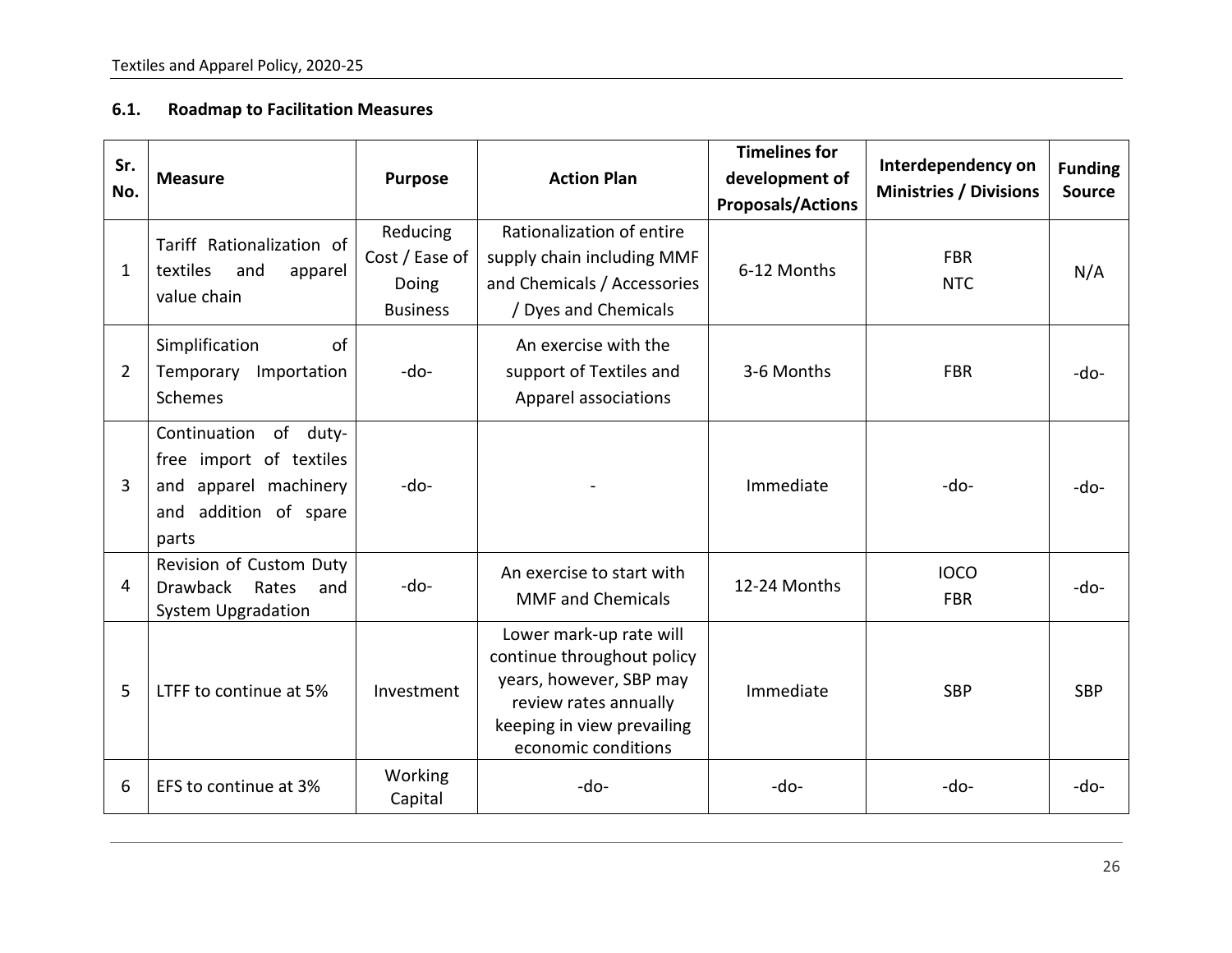| Sr.<br>No.     | <b>Measure</b>                                                                                                   | <b>Purpose</b>                          | <b>Action Plan</b>                                                  | <b>Timelines for</b><br>development of<br><b>Proposals/Actions</b> | Interdependency on<br><b>Ministries / Divisions</b>                                          | <b>Funding</b><br><b>Source</b> |
|----------------|------------------------------------------------------------------------------------------------------------------|-----------------------------------------|---------------------------------------------------------------------|--------------------------------------------------------------------|----------------------------------------------------------------------------------------------|---------------------------------|
| $\overline{7}$ | indirect<br><b>LTFF</b><br>for<br>exporters                                                                      | Investment in<br>upstream               | Revise scope of scheme in<br>consultation with<br>stakeholders      | 6-12 Months                                                        | <b>SBP</b>                                                                                   | <b>SBP</b>                      |
| 8              | LTFF for Infrastructure<br>Development<br>in<br>Apparel/<br>Made<br>ups<br>(covering manufacturing<br>area only) | Investment in<br>value-added<br>sectors | $-do-$                                                              | $-do-$                                                             | $-do-$                                                                                       | $-do-$                          |
| 9              | of LTFF<br>Enhancement<br>Project limit                                                                          | $-do-$                                  | Annual review for sufficient<br>fund allocation under the<br>scheme | -do-                                                               | -do-                                                                                         | $-do-$                          |
| 10             | Enhancement of LTFF<br>disbursements<br>by<br>Rs.<br>100 billion per annum                                       | -do-                                    | -do-                                                                | -do-                                                               | -do-                                                                                         | $-do-$                          |
| 11             | International<br><b>Brand</b><br>Development<br>and<br><b>Acquisition Scheme</b>                                 | Marketing                               | Development of Scheme                                               | $-do-$                                                             | $-do-$                                                                                       | $-do-$                          |
| 12             | Scheme<br>for<br>women,<br>disabled<br>and<br>handicapped<br>on<br>incremental increase in<br>employment         | Increase<br>Women<br>Participation      | $-do-$                                                              | 12-18 Months                                                       | <b>Finance Division</b><br><b>OPHRD</b><br><b>Provincial Labor</b><br>Departments<br>EOBI/SS | -do-                            |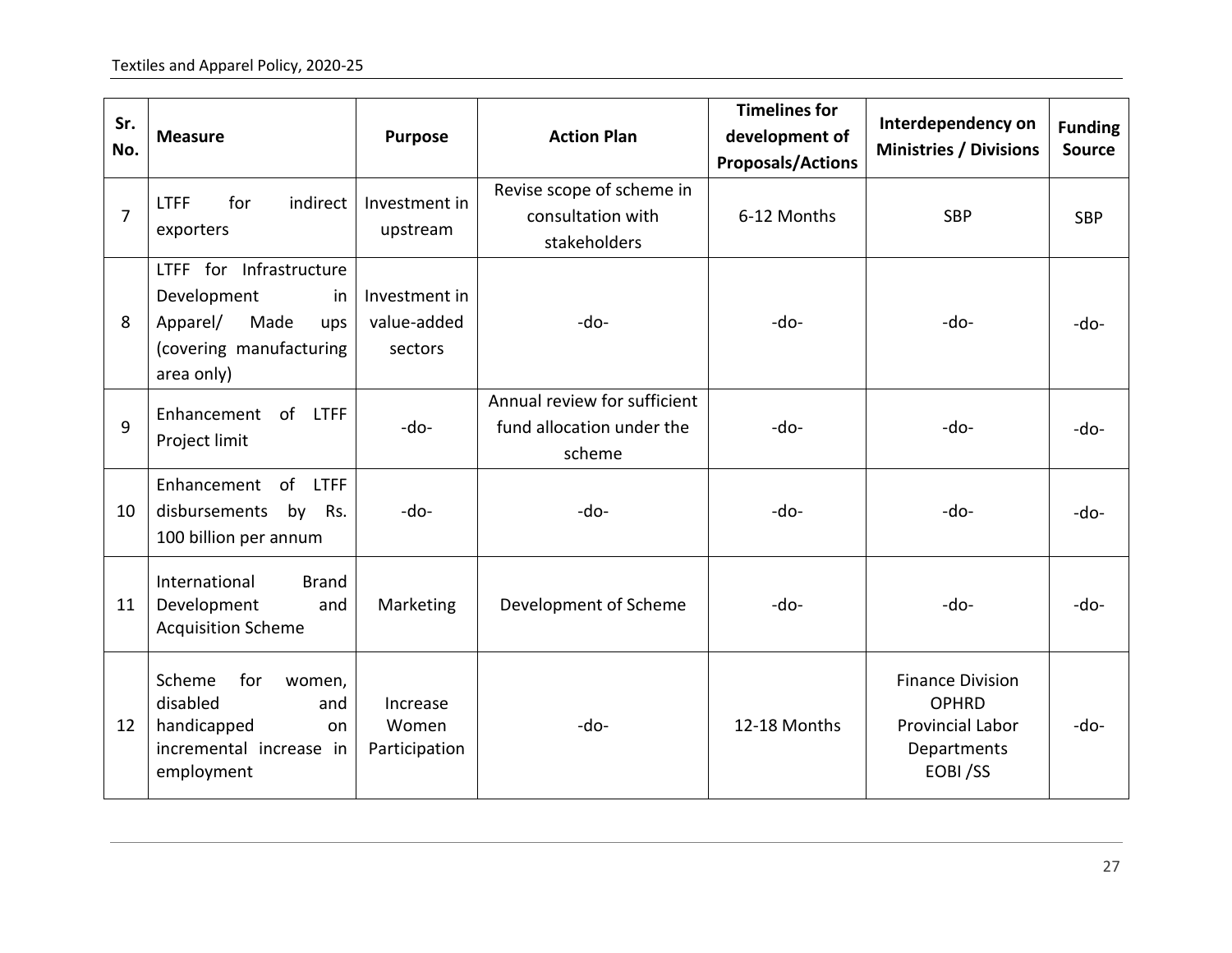| Sr.<br>No. | <b>Measure</b>                                                                                                              | <b>Purpose</b>                   | <b>Action Plan</b>                                                                                             | <b>Timelines for</b><br>development of<br><b>Proposals/Actions</b> | Interdependency on<br><b>Ministries / Divisions</b>   | <b>Funding</b><br><b>Source</b> |
|------------|-----------------------------------------------------------------------------------------------------------------------------|----------------------------------|----------------------------------------------------------------------------------------------------------------|--------------------------------------------------------------------|-------------------------------------------------------|---------------------------------|
| 13         | Revitalization of KGCC<br>and formulation of new<br>business plans                                                          | Infrastructure                   | Development of PC-I                                                                                            | 12-24 Months                                                       | <b>Planning Division</b><br><b>BOI</b><br><b>MoIP</b> | <b>PSDP</b>                     |
| 14         | Establishment of New<br>Garment Cities in areas<br>having dense population                                                  | -do-                             | -do-                                                                                                           | -do-                                                               | -do-                                                  | -do-                            |
| 15         | Adding buildings in LGCC<br>and FGCC                                                                                        | $-do-$                           | $-do-$                                                                                                         | $-do-$                                                             | -do-                                                  | $-do-$                          |
| 16         | Establishment<br>of<br>Combined<br>Effluent<br>Treatment and Water<br>Recycling<br>Plants<br>in<br>Textile / Garment Cities | Ease of Doing<br><b>Business</b> |                                                                                                                | -do-                                                               | $-do-$                                                | $-do-$                          |
| 17         | SEZ status to existing /<br><b>Textile</b><br>and<br>new<br><b>Garment Cities</b>                                           | $-do-$                           | Consultation with<br>stakeholders                                                                              | $-do-$                                                             | <b>FBR</b>                                            | N/A                             |
| 18         | Facilitation measures for<br>International<br><b>Buying</b><br>Houses to establish their<br>Offices in Pakistan             | Marketing                        | Tax exemption, free space<br>and any other measures<br>proposed by buying houses<br>and supplier textile units | $-do-$                                                             | do-                                                   | <b>EDF</b>                      |